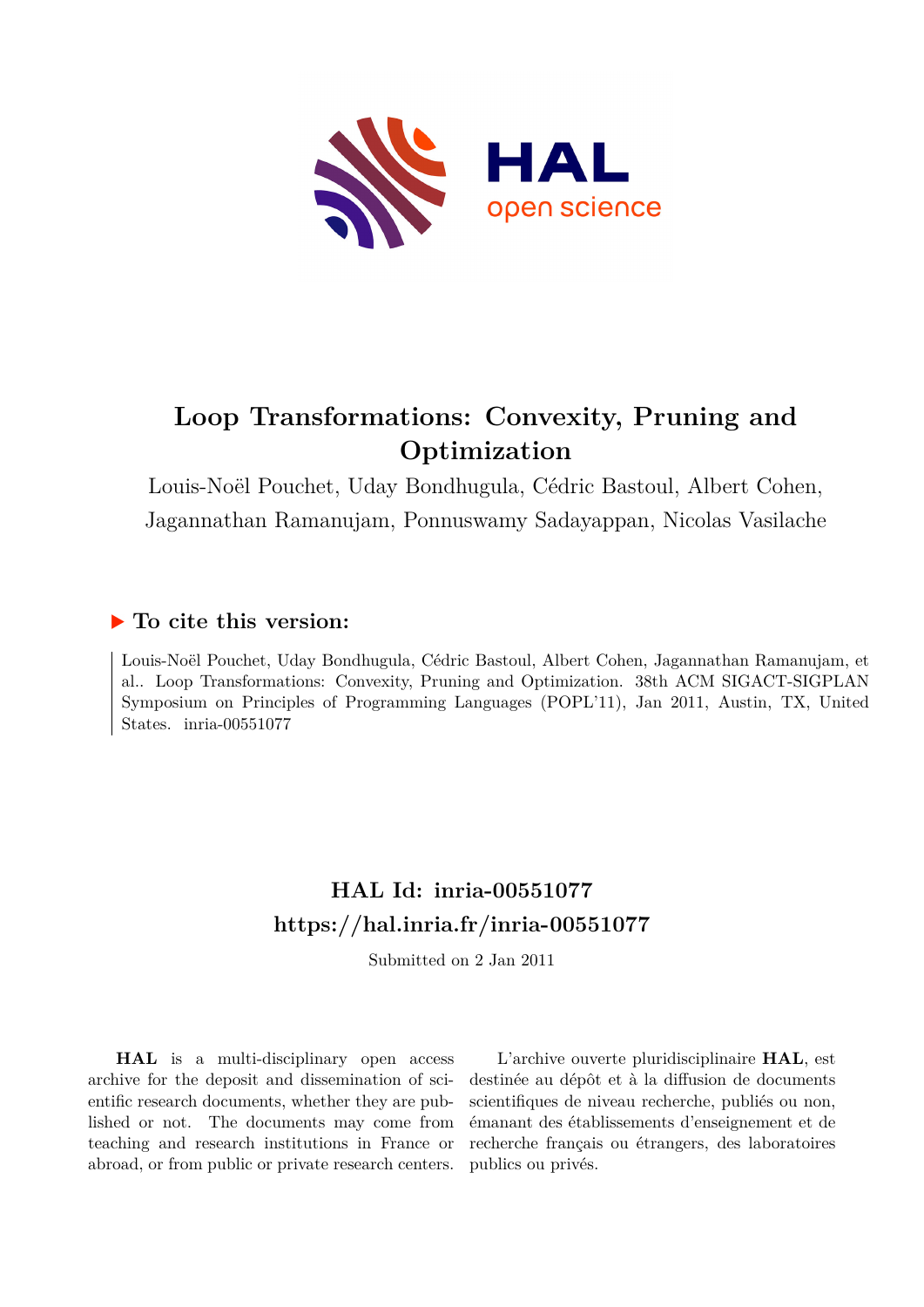## **Loop Transformations: Convexity, Pruning and Optimization**

Louis-Noël Pouchet

The Ohio State University pouchet@cse.ohio-state.edu

Albert Cohen INRIA albert.cohen@inria.fr

Uday Bondhugula IBM T.J. Watson Research Center

ubondhug@us.ibm.com

J. Ramanujam Louisiana State University jxr@ece.lsu.edu

P. Sadayappan

The Ohio State University saday@cse.ohio-state.edu

Cédric Bastoul University of Paris-Sud 11 cedric.bastoul@inria.fr

Nicolas Vasilache Reservoir Labs, Inc. vasilache@reservoir.com

## **Abstract**

High-level loop transformations are a key instrument in mapping computational kernels to effectively exploit resources in modern processor architectures. However, determining appropriate compositions of loop transformations to achieve this remains a significantly challenging task; current compilers may achieve significantly lower performance than hand-optimized programs. To address this fundamental challenge, we first present a convex characterization of all distinct, semantics-preserving, multidimensional affine transformations. We then bring together algebraic, algorithmic, and performance analysis results to design a tractable optimization algorithm over this highly expressive space. The framework has been implemented and validated experimentally on a representative set of benchmarks run on state-of-the-art multi-core platforms.

*Categories and Subject Descriptors* D 3.4 [*Programming languages*]: Processor — Compilers; Optimization

*General Terms* Algorithms; Performance

*Keywords* Compilation; Compiler Optimization; Parallelism; Loop Transformations; Affine Scheduling

## **1. Introduction**

Loop nest optimization continues to drive much of the ongoing research in the fields of optimizing compilation [8, 27, 33], highlevel hardware synthesis [22], and adaptive library generation [19, 47]. Loop nest optimization attempts to map the proper granularity of independent computation to a complex hierarchy of memory, computing, and interconnection resources. Despite four decades of research and development, it remains a challenging task for compiler designers and a frustrating experience for programmers — the performance gap, between expert-written code for a given machine and that optimized and parallelized automatically by a compiler, is *widening* with newer generations of hardware.

One reason for this widening gap is due to the way loop nest optimizers attempt to decompose the global optimization problem into simpler sub-problems. Recent results in feedback-directed optimization [33] indicate that oversimplification of this decomposition is largely responsible for the failure. The polyhedral compiler framework provides a convenient and powerful abstraction to apply composite transformations in one step [20, 24]. However, the space of affine transformations is extremely large. Linear optimization in such a high-dimensional space raises complexity issues and its effectiveness is limited by the lack of accurate profitability models.

This paper makes fundamental progresses in the understanding of polyhedral loop nest optimization. It is organized as follows. Section 2 formalizes the optimization problem and contributes a complete, convex characterization of all distinct, semanticspreserving, multidimensional affine transformations. Focusing on one critical slice of the transformation space, Section 3 proposes a general framework to reason about all distinct, semanticspreserving, multidimensional statement interleavings. Section 4 presents a complete and tractable optimization algorithm driven by the iterative evaluation of these interleavings. Section 5 presents experimental data. Related work is discussed in Section 6.

## **2. Problem Statement and Formalization**

The formal semantics of a language allows the definition of program transformations and equivalence criteria to validate these transformations. Denotational semantics can be used as an abstraction to decide on the functional equivalence of two programs. But operational semantics is preferred to express program transformations themselves, especially in the case of transformations impacting the detailed interaction with particular hardware. Program optimization amounts to searching for a particular point in a space of semantics-preserving transformations. When considering optimizing compilation as a whole, the space has no particular property that makes it amenable to any formal characterization or optimization algorithm. As a consequence, compilers decompose the problem into sub-problems that can be formally defined, and for which complexity results and effective optimization algorithms can be derived.

The ability to encompass a large set of program transformations into a single, well understood optimization problem is the strongest asset of the polyhedral compilation model. In the polyhedral model, transformations are validated against dependence relations among dynamic instances of individual statements of a loop nest. The dependence relation is the denotational abstraction that defines functional equivalence. This dependence relation may not be statically computable, but (conservative) abstractions may be (finitely) represented through systems of affine inequalities, or unions of parametric polyhedra [2, 16, 22]. Two decades of work in polyhedral compilation has demonstrated that the main loop nest transformations can be modeled and effectively constructed as multidimensional affine schedules, mapping dynamic instances of individual statements to lexicographically sorted vectors of integers (or rational numbers) [6, 8, 17, 20, 24, 38]. Optimization in the polyhedral model amounts to selecting a good multidimensional affine schedule for the program.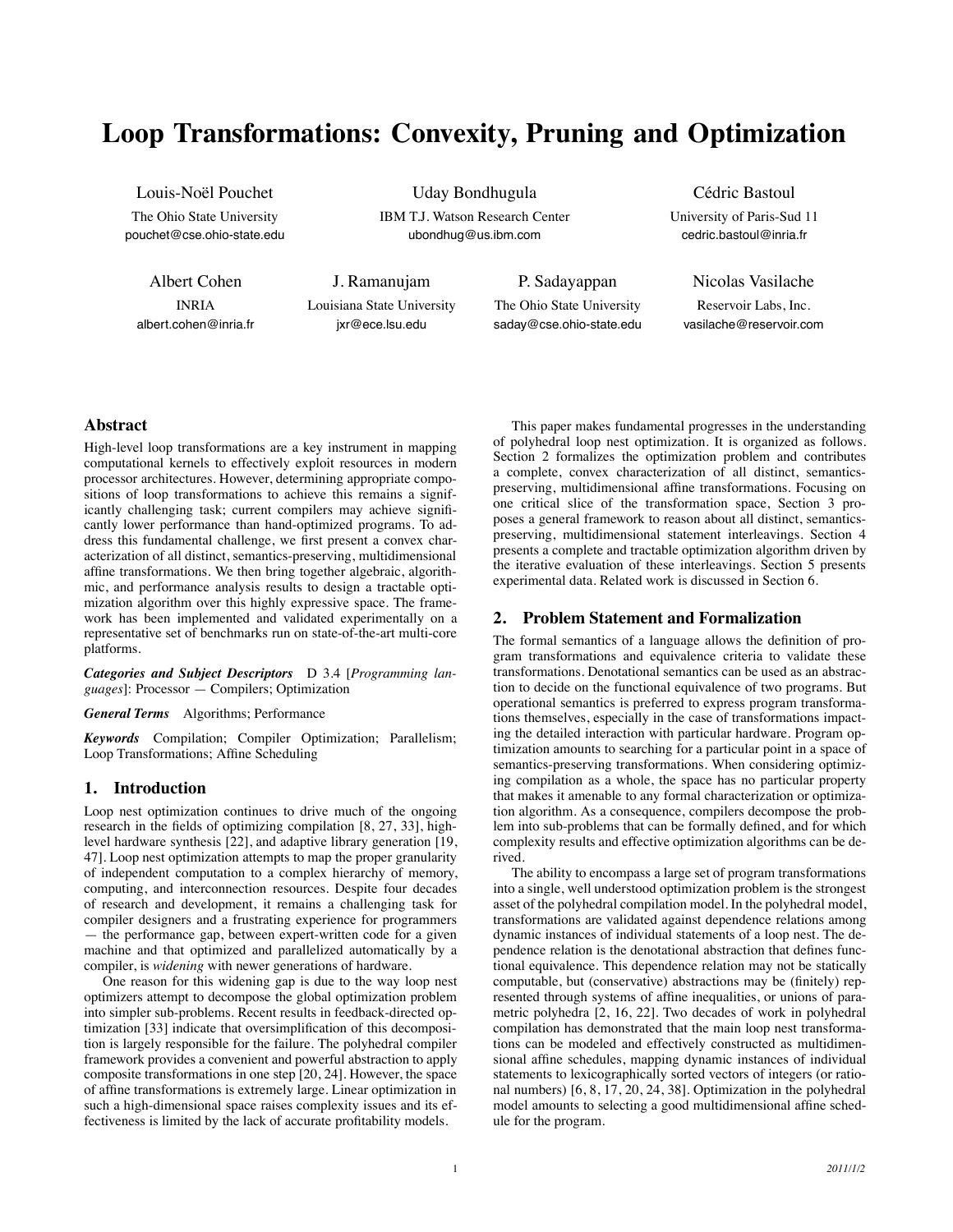In this paper, we make the following contributions:

- We take this well defined optimization problem, and provide a *complete, convex formalization* for it. This convex set of semantics-preserving, distinct, affine multidimensional schedules opens the door to more powerful linear optimization algorithms.
- We propose a decomposition of the general optimization problem over this convex polyhedron into sub-problems of much lower complexity, introducing the powerful *fusibility* concept. The fusibility relation generalizes the legality conditions for loop fusion, abstracting a large set of multidimensional, affine, fusion-enabling transformations.
- We demonstrate that exploring fusibility opportunities in a loop nest reduces to the enumeration of total preorders, and to the existence of pairwise compatible loop permutations. We also study the transitivity of the fusibility relation.
- Based on these results, we design a multidimensional affine scheduling algorithm targeted at achieving portable high performance across modern processor architectures.
- Our approach has been fully implemented in a source-to-source compiler and validated on representative benchmarks.

#### **2.1 Loop optimization challenge**

Let us illustrate the challenge of loop optimization from the standpoint of performance portability through a simple example, ThreeMatMat, shown in Figure 1. We seek the best combination of loop transformations—expressed as a multidimensional affine schedule—to optimize a sequence of three matrix-products for a given target platform.

| R:<br>$S$ : |
|-------------|

**Figure 1.** ThreeMatMat:  $C = AB$ ,  $F = DE$ ,  $G = CF$ 

We set  $N = 512$  and computed 5 different versions of ThreeMat-Mat using combinations of loop transformations including tiling. We experimented on two platforms (quad-Xeon E7450 and quad-Opteron 8380), using the Intel ICC 11.0 compiler with aggressive optimization flags. The framework developed in this paper enables us to outperform ICC by a factor  $2.28 \times$  and  $1.84 \times$ , respectively, for the Intel and AMD machines. We observe that the best version found depends on the target machine: for the Intel system, the best found loop fusion structure is shown in Figure 2(b), on which further polyhedral tiling and parallelization were applied (not shown in Figure 2). But on the AMD machine, distributing all statements and individually tiling them performs best,  $1.23 \times$  better than 2(b).

The efficient eecution of a computation kernel on a modern multi-core architecture requires the synergistic operation of many hardware resources, via the exploitation of thread-level parallelism; the memory hierarchy, including prefetch units, different cache levels, memory buses and interconnect; and all available computational units, including SIMD units. Because of the very complex interplay between all these components, it is currently infeasible to *guarantee at compile-time* which set of transformatios leads to maximal performance.

To maximize performance, one must carefully tune for the trade-off between the different levels of parallelism and the usage of the local memory components. This can be performed via loop fusion and distribution choices, that drive the success of subsequent optimizations such as vectorization, tiling or parallelization. It is *essential to adapt the fusion structure* to the program and target machine. However, the state-of-the-art provides only rough models of the impact of loop transformations on the actual execution. To achieve performance portability across a wide variety of architectures, empirical evaluation of several fusion choices is an alternative, but requires the construction and traversal of a search space of all possible fusion/distribution structures. To make the problem sound and tractable, we develop a complete framework to reason and optimize in the space of all semantics-preserving combinations of loop structures.

#### **2.2 Background and notation**

The *polyhedral model* is a flexible and expressive representation for loop nests. It captures the linear algebraic structure of statically predictable control flow, where loop bounds and conditionals are affine functions of the surrounding loop iterators and invariants (a.k.a. parameters, unknown at compilation time) [15, 20]; but it is not restricted to static control flow [2, 4].

The set of all executed instances of each statement is called an *iteration domain*. These sets are represented by affine inequalities involving the loop iterators and the global variables. Considering the ThreeMatMat example in Figure 1, the iteration domain of *R* is:

$$
D_R = \{(i, j, k) \in \mathbb{Z}^3 \mid 0 \le i < N \land 0 \le j < N \land 0 \le k < N\}
$$

 $D_R$  is a (parametric) integer polyhedron, that is a subset of  $\mathbb{Z}^3$ . The *iteration vector*  $\vec{x}_R$  is the vector of the surrounding loop iterators, for *R* it is  $(i, j, k)$  and takes value in  $D_R$ .

In this work, a given loop nest optimization is defined by a multidimensional affine schedule, which is an affine form of the loop iterators and global parameters [18, 20].

DEFINITION 1 (Affine multi-dimensional schedule). *Given a statement S, an affine schedule* O*<sup>S</sup> of dimension m is an affine form on the d outer loop iterators*  $\vec{x}_s$  *and the p global parameters*  $\vec{n}$ *.*  $\Theta^{S} \in \mathbb{Z}^{m \times (d+p+1)}$  *can be written as:* 

$$
\Theta^{S}(\vec{x}_{S}) = \begin{pmatrix} \theta_{1,1} & \dots & \theta_{1,d+p+1} \\ \vdots & & \vdots \\ \theta_{m,1} & \dots & \theta_{m,d+p+1} \end{pmatrix} \cdot \begin{pmatrix} \vec{x}_{S} \\ \vec{n} \\ 1 \end{pmatrix}
$$

The scheduling function  $\Theta^S$  maps each point in  $D_S$  with a multidimensional timestamp of dimension *m*, such that in the transformed code the instances of  $S$  defined in  $D_S$  will be executed following the lexicographic ordering of their associated timestamp. Multidimensional timestamps can be seen as logical clocks: the first dimension corresponds to days (most significant), next one is hours (less significant), the third to minutes, and so on. Note that every static control program has a multidimensional affine schedule [18], and that any composition of loop transformation can be represented in the polyhedral representation [20, 50]. The full program optimization is a collection of affine schedules, one for each syntactical program statement. Even seemingly non-linear transformations like loop tiling (a.k.a. blocking) and unrolling can be modeled [20, 38].

Finally, syntactic code is generated back from the polyhedral representation on which the optimization has been applied; CLOOG is the state-of-the art algorithm and code generator [3] to perform this task.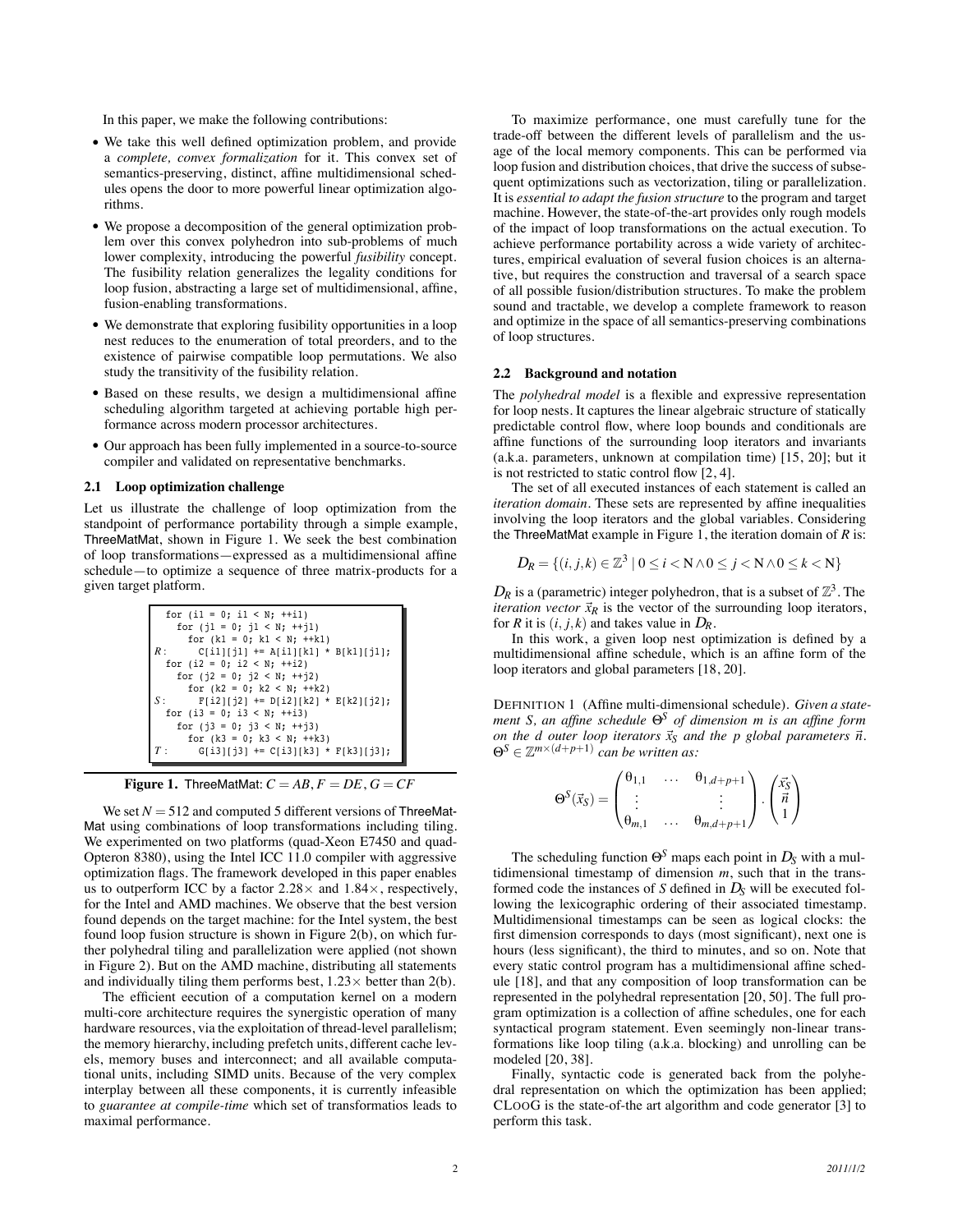#### **2.3 Semantics-preserving transformations**

A program transformation must preserve the semantics of the program. The legality of affine loop nest transformations is defined at the level of dynamic statement instances. As a starting point for transformation space pruning, we build a *convex, polyhedral characterization of all semantics-preserving multidimensional affine schedules for a loop nest*.

Two statements instances are in *dependence relation* if they access the same memory cell and at least one of these accesses is a write. Given two statements *R* and *S*, a *dependence polyhedron*  $D_{R,S}$  is a subset of the Cartesian product of  $D_R$  and  $D_S$ :  $D_{R,S}$ contains all pairs of instances  $\langle \vec{x}_R, \vec{x}_S \rangle$  such that  $\vec{x}_S$  depends on  $\vec{x}_R$ , for a given array reference. Hence, for a transformation to preserve the program semantics, it must ensure that

$$
\Theta^R(\vec{x_R}) \prec \Theta^S(\vec{x_S}),
$$

where  $\prec$  denotes the *lexicographic ordering*<sup>1</sup>

To capture all program dependences we build a set of dependence polyhedra, one for each pair of array references accessing the same array cell (scalars being a particular case of array), thus possibly building several dependence polyhedra per pair of statements. The *polyhedral dependence graph* is a multi-graph with one node per statement, and an edge  $e^{R\rightarrow S}$  is labeled with a dependence polyhedron <sup>D</sup>*R*,*S*, for all dependence polyhedra.

The schedule constraints imposed by the precedence constraint are expressible as finding all non-negative functions over the dependence polyhedra [17]. It is possible to express the set of affine, non-negative functions over  $D_{R,S}$  thanks to the affine form of the Farkas lemma [39].

LEMMA 1 (Affine form of Farkas Lemma). *Let* D *be a nonempty polyhedron defined by the inequalities A*  $\vec{x} + \vec{b} \geq \vec{0}$ *. Then any affine function*  $f(\vec{x})$  *is non-negative everywhere in*  $D$  *iff it is a positive affine combination:*

$$
f(\vec{x}) = \lambda_0 + \vec{\lambda}^T (A\vec{x} + \vec{b}),
$$
 with  $\lambda_0 \ge 0$  and  $\vec{\lambda}^T \ge \vec{0}.$ 

 $\lambda_0$  and  $\vec{\lambda}^T$  are called Farkas multipliers.

Since it is a necessary and sufficient characterization, the Farkas Lemma offers a loss-less linearization of the constraints from the dependence polyhedron into direct constraints on the schedule coefficients. For instance considering the first time dimension (the first row of the scheduling matrices, that is, we set  $p = 1$  in the following equation), to preserve the precedence relation we have:

$$
\forall D_{R,S}, \ \forall \langle \vec{x}_R, \vec{x}_S \rangle \in D_{R,S}, \quad \Theta_p^S(\vec{x}_S) - \Theta_p^R(\vec{x}_R) \ge \delta_p^{D_{R,S}} \qquad (1)
$$

$$
\delta_p^{D_{R,S}} \in \{0, 1\}
$$

We resort to variable  $\delta_1^{D_{R,S}}$  to model the dependence satisfaction. A dependence  $D_{R,S}$  can be either *weakly satisfied* when  $\delta_1^{D_{R,S}} = 0$ , permitting  $\Theta_1^S(\vec{x}_S) = \Theta_1^R(\vec{x}_R)$  for some instances in dependence, or *strongly satisfied* when  $\delta_1^{D_{R,S}} = 1$ , enforcing strict precedence (at the first time dimension) for all instances in dependence.

This model extends to multidimensional schedules, observing that once a dependence has been strongly satisfied, it does not contribute to the semantics preservation constraints for the subsequent time dimensions. Furthermore, for a schedule to preserve semantics, it is sufficient for every dependence to be strongly satisfied at least once. Following these observations, one may state a sufficient condition for semantics preservation (adapted from Feautrier's formalization [18]).

LEMMA 2 (Semantics-preserving affine schedules). *Given a set of affine schedules*  $\Theta^R$ ,  $\Theta^S$ ... *of dimension m, the program semantics is preserved if:*

$$
\forall D_{R,S}, \exists p \in \{1,\ldots,m\}, \ \delta_p^{D_{R,S}} = 1 \ \land \ (\forall j < p, \ \delta_j^{D_{R,S}} = 0) \ \land \\ (\forall j \leq p, \forall \langle \vec{x}_R, \vec{x}_S \rangle \in D_{R,S}, \ \Theta_j^S(\vec{x}_S) - \Theta_j^R(\vec{x}_R) \geq \delta_j^{D_{R,S}})
$$

The proof directly derives from the lexicopositivity of dependence satisfaction [18].

Regarding the schedule dimensionality *m*, it is sufficient to pick  $m = d$  to guarantee the existence of a legal schedule (the maximum program loop depth is *d*). Obviously, any schedule implementing the original execution order is a valid solution [18].

This formalization involves an "oracle" to select the dimension *p* at which each dependence should be strongly satisfied. To avoid the combinatorial selection of this dimension, we conditionally nullify constraint (1) on the schedules *when the dependence was strongly satisfied at a previous dimension*. To nullify the constraint, we may always pick a lower bound *lb* for  $\Theta_k^S(\vec{x}_S) - \Theta_k^R(\vec{x}_R)$ . Without any loss of generality, we assume (parametric) loop bounds are non-negative. Vasilache [44] proposed a method to evaluate this lower bound when the coefficients of O are bounded: *lb* is greater or equal to the sum of the maximal coefficient values times the (possibly parametric) loop bounds. We can always select a large enough  $K$  such that [32]

$$
\Theta_k^S(\vec{x}_S) - \Theta_k^R(\vec{x}_R) \ge -K \cdot \vec{n} - K \tag{2}
$$

Note that this lower bound can also be linearized into constraints on  $\Theta^R$ ,  $\Theta^S$  thanks to the Farkas Lemma. To obtain the schedule constraints we reinsert this lower bound in the previous formulation [44], such that either the dependence has not been previously strongly satisfied and then the lower bound is (1), or it has been and the lower bound is (2). We thus derive the convex form of semantics-preserving affine schedules of dimension *m* for a program as a corollary of Lemma 2.

LEMMA 3 (Convex form of semantics-preserving affine schedules). *Given a set of affine schedules*  $\Theta^R$ ,  $\Theta^S$ ... *of dimension m, the program semantics is preserved if the three following conditions hold:*

(i) 
$$
\forall D_{R,S}, \forall p, \delta_p^{D_{R,S}} \in \{0, 1\}
$$
  
\n(ii)  $\forall D_{R,S}, \sum_{p=1}^{m} \delta_p^{D_{R,S}} = 1$  (3)

$$
(iii) \qquad \forall D_{R,S}, \,\forall p \in \{1,\ldots,m\},\,\forall \langle \vec{x}_R, \vec{x}_S \rangle \in D_{R,S},\tag{4}
$$

$$
\Theta_p^S(\vec{x}_S) - \Theta_p^R(\vec{x}_R) \ge -\sum_{k=1}^{p-1} \delta_k^{D_{R,S}} (K.\vec{n} + K) + \delta_p^{D_{R,S}}
$$

One can then build the set  $L_m$  of all (bounded) legal affine multidimensional schedules of dimension *m* by encoding the affine constraints given by Lemma 3 into a problem with *m* binary variables per dependence and  $m \times (dim(\vec{x}_S) + dim(\vec{n}) + 1)$  variables per statement *S*. For an efficient construction of the constraints for semantics-preservation, one should proceed dependence by dependence. Building the constraints of the form of (4) is done for each dependence, then the Farkas multipliers are eliminated for instance with a scalable Fourier-Motzkin projection technique [33]. The set of constraints obtained for each schedules are then intersected, and the process is replicated for all dimensions.

#### **2.4 Finding a schedule for the program**

We achieved completeness: an Integer Linear Program operating on  $L_m$  can exhibit the best affine schedule according to a given objective function. Yet solving an arbitrary ILP on <sup>L</sup>*m* is NPcomplete [39]. Given the high dimensionality of this space on

 $1(a_1,...,a_n) \prec (b_1,...,b_m)$  iff there exists an integer  $1 \le i \le min(n,m)$  s.t.  $(a_1, \ldots, a_{i-1}) = (b_1, \ldots, b_{i-1})$  and  $a_i < b_i$ .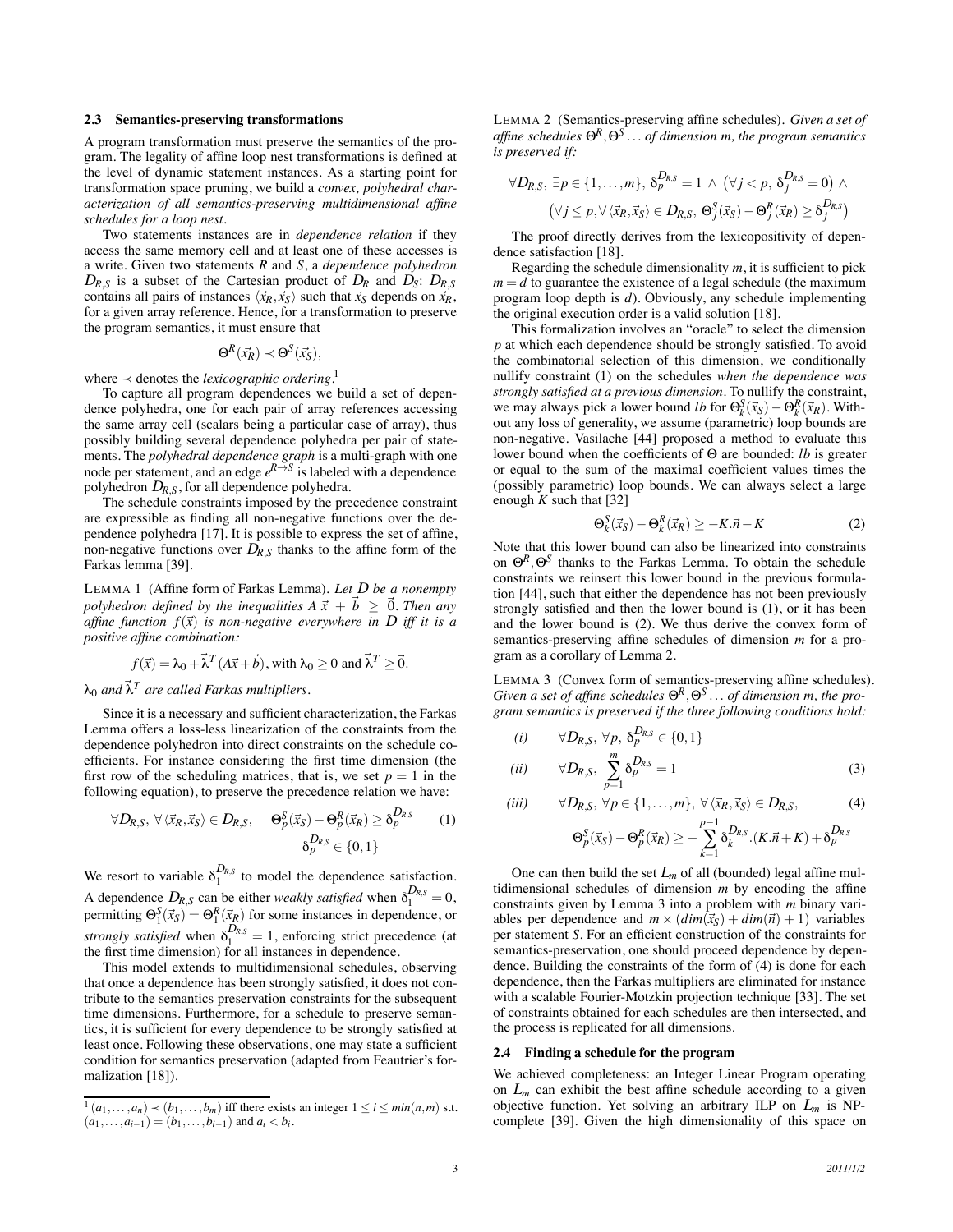

**Figure 2.** Three possible legal transformations for  $C = AB$ ,  $F = DE$ ,  $G = CF$ 

the larger loop nests, our convex formalization induces a serious tractability challenge. To address this challenge and reduce the complexity effect of the problem, we propose to decouple the optimization into two sub-problems:

- 1. the problem of selecting how statements are interleaved this is traditionally viewed as selecting a proper combination of loop fusion, loop distribution and code motion;
- 2. the problem of selecting an affine schedule compatible with the statement interleaving selected at the previous step.

Selecting a statement interleaving that maximizes a fusion criterion is still an NP-complete problem in general [12], but its complexity is dramatically reduced from the high-dimensionality linear optimization problem. We focus our efforts on this simplified problem.

#### **2.5 Encoding statement interleaving**

*Fusion and fusibility of statements* In the polyhedral model, loop fusion is characterized by the fine-grain interleaving of statement instances [6, 24]. Two statements are fully distributed if the range of the timestamps associated to their instances never overlap. Syntactically, this results in distinct loops to traverse the domains. One may define fusion as the negation of the distribution criterion. For such a case we say that two statements *R*,*S* are fused if there exists at least one pair of iterations for which *R* is scheduled before *S*, and another pair of iterations for which *S* is scheduled before *R*. This is stated in Definition 2.

DEFINITION 2 (Fusion of two statements). *Consider two statements*  $R$ ,*S* and their schedules  $\Theta^R$  and  $\Theta^S$ . R and *S* are said to *be fused at level p if,*  $\forall k \in \{1...p\}$ *, there exists at least three distinct executed instances*  $\vec{x_R}, \vec{x_R}^\prime$  *and*  $\vec{x_S}$  *such that* 

$$
\Theta_k^R(\vec{x_R}) \le \Theta_k^S(\vec{x_S}) \le \Theta_k^R(\vec{x_R}'). \tag{5}
$$

We now propose an encoding of Definition 2 such that we can determine, from the dependence graph, if it is possible to find a schedule leading to fuse the statements whatever additional transformation(s) may be required to enable fusion. This is called *fusibility*. The purpose is to exhibit sufficient affine constraints that can be added to  $\hat{L}$  to keep in the solution space only the schedules which correspond to fusing the considered statements.

We rely on the fact that the first and last scheduled instances of *R* and *S* will conform to Definition 2 if the two statements are fused. These specific instances belong to the set of vertices of <sup>D</sup>*R* and  $D_S$ . Thus, to determine whether  $R$  and  $S$  are fusable or not, it is sufficient to enumerate all vertices of  $D_R$  and  $D_S$ , and for each possible combinations of vertices plug their actual value into Eq (5) — leading to an affine constraint on the schedule coefficients and test for the existence of a solution in the space of all semanticspreserving schedules L augmented with the new constraint. As soon as there is a solution to one of the problems formed, then the statements are fusable. This is stated in Definition 3.

DEFINITION 3 (Generalized fusibility check). *Given v<sub>R</sub>* (resp.  $v_S$ ) *the set of vertices of* <sup>D</sup>*<sup>R</sup> (resp.* <sup>D</sup>*S). R and S are fusable at level p if,* ∀*k* ∈ {1... *p*}*, there exist two semantics-preserving schedules*  $\Theta_k^R$  and  $\Theta_k^S$  such that

 $\exists (\vec{x}_1, \vec{x}_2, \vec{x}_3) \in v_R \times v_S \times v_R, \quad \Theta_k^R(\vec{x}_1) \leq \Theta_k^S(\vec{x}_2) \leq \Theta_k^R(\vec{x}_3)$ 

Note that in practice, the number of vertices of an iteration domain is often small (from 2 to 10), hence the number of cases to be checked is limited. We also present in Section 4.2 a specialization of this test to the case of non-negative schedule coefficients, which removes the need to enumerate the vertices.

*Multidimensional statement interleaving* Thanks to Lemma 3 and Definition 3, we can determine if a set of statements can be fused at a given level while preserving semantics. For our optimization problem, we are interested in building a space representing all ways to interleave the program statements.

To reason about statement interleaving, one may associate a vector  $\rho^S$  of dimension *d* (*d* being the maximal loop depth in the program) to each statement *S*, and order those vectors lexicographically. If some statement *S* is surrounded by less than *d* loops,  $\rho^S$  is post-padded with zeroes. Figure 2 gives an example of three possible optimizations for the ThreeMatMat example, as defined by different configurations of the  $\rho$  vectors. Note that to implement the interleaving specified by  $\rho$  several loop permutations may be required

There exist an analogy between  $\rho^S$  and a standard encoding of multidimensional affine schedules where statement interleaving vectors are made explicit: for each statement *S*, one may constrain the rows of  $\Theta^S$  to alternate between constant forms of a vector of dimension  $d + 1$  (usually denoted  $\beta$  [20]) and affine forms of the iteration and global parameter vectors. This  $2d + 1$ -dimensional encoding does not incur any loss of expressiveness [11, 18, 20, 24]. However in this paper we explicitly give  $\rho$  important structural properties of the transformed loop nest:

1. if  $\rho_k^R = \rho_k^S$ ,  $\forall k \in \{1, ..., p\}$  then the statements share (at least) *p* common loops;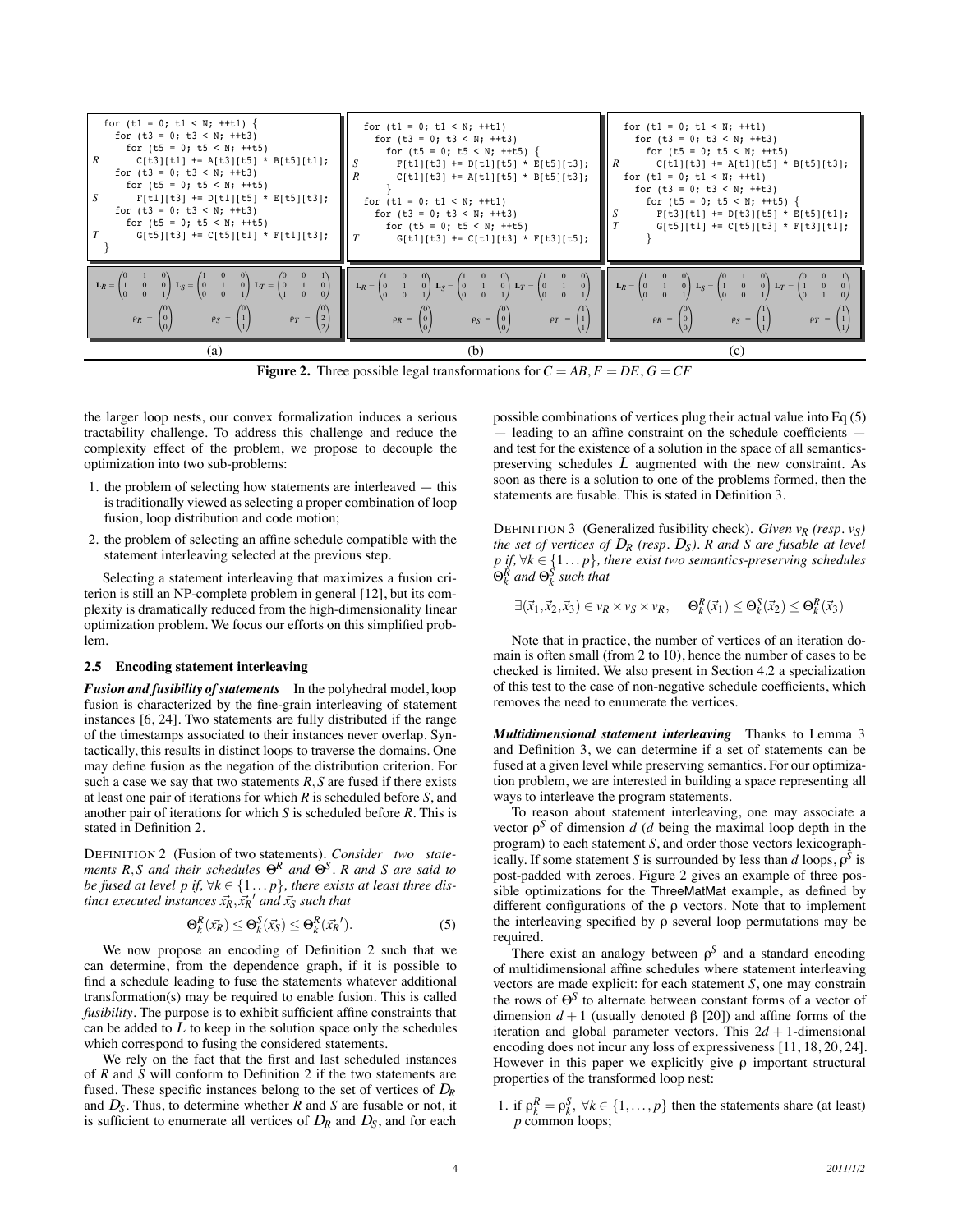2. if  $\rho_p^R \neq \rho_p^S$ , then the statements do not share any common loop starting at depth *p*. We thus have

$$
\rho_p^R \neq \rho_p^S \Rightarrow \rho_k^R \neq \rho_k^S, \ \forall k \in \{p+1,\ldots,m\}
$$

Our objective to model all possible interleavings is to build a space containing all  $\rho$  vectors for which there exists a semanticspreserving affine transformation that implements the specified interleaving. To guarantee that the solution space contains only useful points, we need to address the problem that several choices of  $\rho$  vectors represent the same multidimensional statement interleaving. Intuitively, the problem arises because there exists an infinite number of vectors which have the same lexicographic ordering. In particular, the order is invariant to translation of all coefficients of  $\rho$  at a given dimension, or by multiplication of all its coefficients by a non-negative constant. To abstract away these equivalences, we now formally define the concept of multidimensional statement interleaving.

DEFINITION 4 (Multidimensional statement interleaving). *Consider a set of statements* S *enclosed within at most d loops and their associated vectors*  $R = \{\rho^S\}_{S \in S}$ *. For a given*  $k \in \{1, ..., d\}$ *, the one-dimensional statement interleaving of* S *at dimension k defined by*  $R$  *is the partition of*  $S$  *according to the coefficients*  $\rho_k^S$ . *The multidimensional statement interleaving of* S *at dimension k defined by* R *is the list of partitions at dimension k.*

The structural properties of statement interleaving indicate that equivalence classes at dimension *k* correspond to statements that share common loops at depth *k* in the transformed loop nest.

DEFINITION 5 (Total preorder). *A total preorder on a set* S *is a relation*  $\triangleleft$  *which is reflexive, transitive, and such that for any pair of elements*  $(S_1, S_2) \in S$ *, either*  $S_1 \triangleleft S_2$  *or*  $S_2 \triangleleft S_1$  *or both.* 

An important result is that any preorder of a set  $S$  is isomorphic to a partial order of some equivalence classes of S. Applying this result to the structural properties of statement interleavings yields the following lemma.

LEMMA 4 (Structure of statement interleavings). *Each one-dimensional statement interleaving corresponds to a unique total preorder of the statements and reciprocally.*

### **3. Semantics-Preserving Statement Interleavings**

We now propose a convex, complete characterization of multidimensional statement interleavings which serves as a basis to encode the space of valid  $\rho$  vectors.

#### **3.1 Convex encoding of total preorders**

We first present a solution for the problem of total preorders of scalar elements, that corresponds to one-dimensional interleavings.

*One-dimensional case* For a given set of *n* elements, we define O as the set of all and distinct total preorders of its *n* elements. The key problem is to model  $O$  as a convex polyhedron.<sup>2</sup>

To the best of our knowledge, uniqueness of orderings cannot be modeled in a convex fashion on a set with a linear number of variables. We propose to model the ordering of two elements *i*, *j* with three *binary* decision variables, defined as follows.  $p_{i,j} = 1$  iff *i* precedes *j*,  $e_{i,j} = 1$  iff *i* equals *j* and  $s_{i,j} = 1$  iff *i* succeeds *j*. To model the entire set, we introduce three binary variables for each ordered pair of elements, i.e., all pairs  $(i, j)$  such that  $1 \le i < j \le n$ . This models a set with  $3 \times n(n-1)/2$  variables.

$$
\left\{\begin{array}{c}\n0 \le p_{i,j} \le 1 \\
0 \le e_{i,j} \le 1 \\
0 \le s_{i,j} \le 1\n\end{array}\right\}
$$

For instance, the outer-most interleaving  $\rho_1^R = 0$ ,  $\rho_1^S = 0$ ,  $\rho_1^T =$ 1 of Figure 2(b) is represented by:

$$
e_{R,S} = 1
$$
,  $e_{R,T} = 0$ ,  $e_{S,T} = 0$   
\n $p_{R,S} = 0$ ,  $p_{R,T} = 1$ ,  $p_{S,T} = 1$   
\n $s_{R,S} = 0$ ,  $s_{R,T} = 0$ ,  $s_{S,T} = 0$ 

From there, one may easily recompute the corresponding total preorder  $\{\rho_1^R = 0, \rho_1^S = 0, \rho_1^T = 1\}$ , e.g., by computing the lexicographic minimum of a system  $W$  of 3 non-negative variables that replicate the ordering defined by all  $p_{i,j}$ ,  $e_{i,j}$  and  $s_{i,j}$ .

The first issue is the consistency of the model: an inconsistent preorder would make W infeasible, e.g., setting  $e_{1,2} = 1$  and  $p_{1,2} = 1$ . The second issue is the totality of the relation. These two conditions can be merged into the the following equality, capturing both mutual exclusion and totality:

$$
p_{i,j} + e_{i,j} + s_{i,j} = 1
$$
 (6)

To simplify the system, we immediately get rid of the  $s_{i,j}$  variables, thanks to (6). We also relax (6) to get:

$$
p_{i,j}+e_{i,j}\leq 1
$$

Mutually exclusive decision variables capture the consistency of the model for a single pair of elements. However, one needs to insert additional constraints to capture transitivity.

To enforce transitivity, the following rule must hold true for all triples of statements  $(i, j, k)$ :

$$
e_{i,j}=1 \wedge e_{i,k}=1 \Rightarrow e_{j,k}=1.
$$

Similarly, we have:

$$
e_{i,j}=1 \wedge e_{j,k}=1 \Rightarrow e_{i,k}=1.
$$

These two rules set the basic transitivity of *e* variables. Since we are dealing with binary variables, the implications can be easily modeled as affine constraints:

$$
\left\{\n\begin{array}{c}\n\forall k \in ]j,n], \quad e_{i,j} + e_{i,k} \leq 1 + e_{j,k} \\
e_{i,j} + e_{j,k} \leq 1 + e_{i,k}\n\end{array}\n\right\}
$$

Slightly more complex transitivity patterns are also required. For instance, we also have transitivity conditions imposed by a connection between the value for some *e* coefficients and some *p* ones. For instance,  $i < j$  and  $j = k$  implies  $i < k$ . The general rules for those cases are:

$$
e_{i,j} \wedge p_{i,k} \Rightarrow p_{j,k}
$$
  
\n
$$
e_{i,j} \wedge p_{j,k} \Rightarrow p_{i,k}
$$
  
\n
$$
e_{k,j} \wedge p_{i,k} \Rightarrow p_{i,j}
$$

These three rules set the complex transitivity between the *p* and *e* variables. They can be modeled equivalently by following affine constraints:

$$
\left\{\n\begin{array}{ll}\n\forall k \in ]j,n] & e_{i,j} + p_{i,k} \leq 1 + p_{j,k} \\
e_{i,j} + p_{j,k} \leq 1 + p_{i,k} \\
\forall k \in ]i,j[ & e_{k,j} + p_{i,k} \leq 1 + p_{i,j}\n\end{array}\n\right\}
$$
\n(7)

Generalizing this reasoning, we collect all constraints to enforce the transitivity of the total preorder relation. Those constraints are gathered in the following system, for  $1 \leq i < j < n$ , defining the convex set of all, distinct total preorders of *n* elements O:

<sup>&</sup>lt;sup>2</sup> This problem is not a straight adaptation of standard order theory: we look for the *set* of *all distinct* total preorders of *n* elements, in contrast to classical work defining counting functions of this set [41].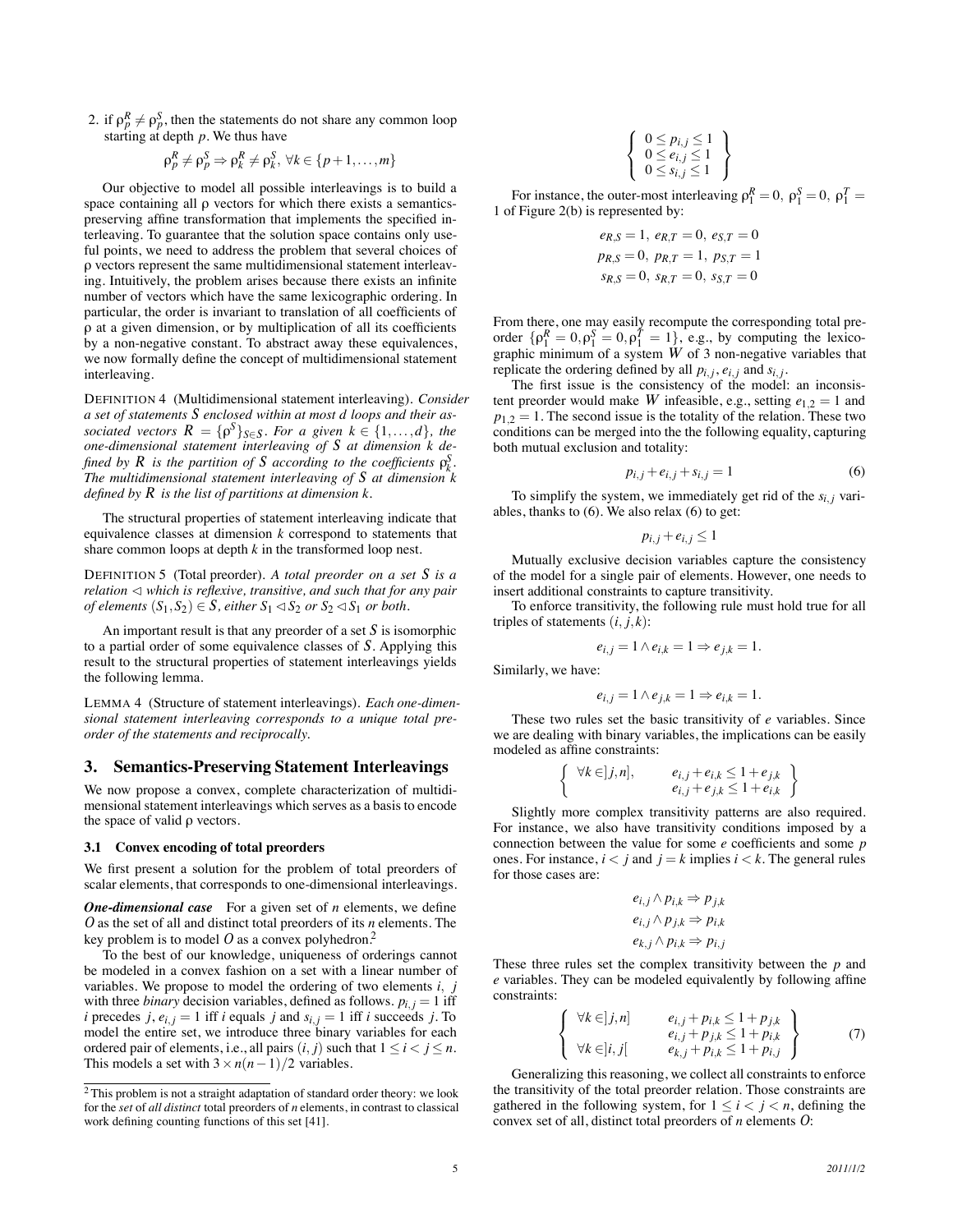$$
\begin{cases}\n0 \leq p_{i,j} \leq 1 \\
p_{i,j} + e_{i,j} \leq 1\n\end{cases}\n\begin{cases}\n\text{Variables are } 0 \leq e_{i,j} \leq 1 \\
\text{binary} \\
\forall k \in ]j,n]\n\end{cases}
$$
\n
$$
\forall k \in ]j,n]
$$
\n
$$
\begin{cases}\ne_{i,j} + e_{i,k} \leq 1 + e_{j,k} \\
e_{i,j} + e_{j,k} \leq 1 + e_{i,k}\n\end{cases}
$$
\nBasic transitivity\n
$$
\begin{cases}\n\forall k \in ]i,j[ \quad p_{i,k} + p_{k,j} \leq 1 + p_{j,k} \\
\forall k \in ]j,n] \quad e_{i,j} + p_{i,k} \leq 1 + p_{j,k} \\
e_{k,j} + p_{i,k} \leq 1 + p_{i,j}\n\end{cases}
$$
\n
$$
\begin{cases}\n\forall k \in ]i,j[ \quad e_{k,j} + p_{i,k} \leq 1 + p_{i,j}\n\end{cases}
$$
\n
$$
\begin{cases}\n\forall k \in ]j,n] \quad e_{i,j} + p_{i,j} + p_{j,k} \leq 1 + p_{i,k} + e_{i,k}\n\end{cases}
$$
\n
$$
\begin{cases}\n\text{Complex} \\
\text{complex} \\
\forall k \in ]j,n] \quad e_{i,j} + p_{i,j} + p_{j,k} \leq 1 + p_{i,k} + e_{i,k}\n\end{cases}
$$
\n
$$
\begin{cases}\n\text{Complex} \\
\text{complex} \\
\text{transitivity} \\
\text{on } s \text{ and } p\n\end{cases}
$$

The following lemma is proved in [32, appendix A].

LEMMA 5 (Completeness and correctness of O). *The set* O *contains one and only one element per distinct total preorder of n elements.*

*Multidimensional case* O encodes all possible total preorders (or, statement interleaving) for a given loop level. To extend to the multidimensional interleaving case, we first replicate  $O$  for each dimension of the  $\rho$  vectors. However, further constraints are needed to also achieve consistency and uniqueness of the characterization across dimensions. Intuitively, if a statement is distributed at dimension *k*, then for all remaining dimensions it will also be distributed. This is modeled with the following equations:

$$
\forall l > k, \ (p_{i,j}^k = 1 \Rightarrow p_{i,j}^l = 1) \ \land \ (s_{i,j}^k = 1 \Rightarrow s_{i,j}^l = 1)
$$

The final expression of the set I of all, distinct *d*-dimensional statement interleavings is:

$$
\begin{cases}\n\forall k \in \{1, ..., d\}, & \text{constraints on } O^k\} \quad \text{Total preorders} \\
\{ \begin{aligned}\n& p_{i,j}^k & \leq p_{i,j}^{k+1} \\
& e_{i,j}^{k+1} + p_{i,j}^{k+1} \leq p_{i,j}^k + e_{i,j}^k\n \end{aligned}\n \right\} \quad \text{Statement interleaving} \\
& \text{uniqueness}\n\end{cases}
$$

It is worth noting that each  $O^k$  contains numerous variables and constraints; but when it is possible to determine — thanks to the dependence graph for instance — that a given ordering of two elements *i* and *j* is impossible, some variables and constraints are eliminated. Our experiments indicate that these simplifications are quite effective, improving the scalability of the approach significantly.

#### **3.2 Pruning for semantics preservation**

The set  $I$  contains all and only distinct multi-level statement interleavings. A pruning step is needed to remove all interleavings that does not preserve the semantics. The algorithm proceeds level-bylevel, from the outermost to the innermost. Such a decoupling is possible because we have encoded multi-dimensional interleaving constraints in  $I$ , and that fusion at level  $k$  implies fusion at all preceding levels. In addition, leveraging Lemma 3 and Definition 3 we can determine the *fusibility* of a set of statements at a given level by exposing sufficient conditions for fusion on the schedules.

The general principle is to detect all the smallest possible sets of *p* unfusable statements at level *k*, and for each of them, to update  $I^k$  by adding an affine constraint of the form:

$$
e_{S_1,S_2}^k + e_{S_2,S_3}^k + \ldots + e_{S_{p-1},S_p}^k < p-1 \tag{8}
$$

thus preventing them (and any super-set of them) to be fused all together. We note  $F$  the final set with all pruning constraints for legality,  $F \subseteq I$ . A naive approach could be to enumerate all unordered subsets of the *n* statements of the program at level *k*, and check for fusibility, while avoiding to enumerate a super-set of an unfusable set. Instead, we leverage the polyhedral dependence graph to reduce the test to a much smaller set of structures.

The first step of our algorithm is to build a graph *G* to facilitate the enumeration of sets of statements to test for, with one node per statement. Sets of statements to test for fusibility will be represented as nodes connected by a path in that graph. Intuitively, if *G* is a complete graph then we can enumerate all unordered subsets of the *n* statements: enumerating all paths of length 1 gives all pairs of statements by retrieving the nodes connected by a given path, all paths of length 2 gives all triplets, etc. We aim at building a graph with less edges, so that we lower the number of sets of statements to test for fusibility. We first check the fusibility of all possible pairs of statements, and add an edge between two nodes only if (1) there is a dependence between them, and (2) either they must be fused together or they can be fused and distributed at that level. When two statements must be fused, they are merged to ensure all schedule constraints are considered when checking for fusibility.

The second step is to enumerate all paths of length  $\geq 2$  in the graph. Given a path *p*, the nodes in *p* represent a set of statements that has to be tested for fusibility. Each time they are detected to be not fusable, all paths with *p* as a sub-path are discarded from enumeration, and  $\dot{F}^k$  is updated with an equation in the form of (8). The complete algorithm is shown in Figure 3.

```
PruneIllegalInterleavings: Compute F
Input:
   pdg: polyhedral dependence graph
   n: number of statements
   maxDepth: maximum loop depth
Output:
   F: the space of semantics-preserving distinct interleavings
\begin{array}{cc} 1 & F \leftarrow I \\ 2 & \text{unfusab} \end{array}2 unfusable \leftarrow \emptyset<br>3 for d \leftarrow 1 to
3 for d \leftarrow 1 to maxDepth do<br>4 G \leftarrow newGraph(n)
4 G ← newGraph(n)<br>5 forall pairs of dep
5 forall pairs of dependent statements R, S do 6 L_{R,S} \leftarrow buildLegalSchedules(\{R, S\}, pdg)
6 L_{R,S} \leftarrow \text{build$\text{Legals$chedules}}(\{R,S\}, \{pdg\})<br>7 if mustFuse(L_{R,S}, d) then
7 if mustFuse(L_{R,S}, d) then<br>8 F^d \leftarrow F^d \cap \{e_{R,S}^d\}8 F^d \leftarrow F^d \cap \{e_{R,S}^d = 1\}9 elseif mustDistribute(L_{R,S}, d) then<br>10 F^d \leftarrow F^d \cap \{e_{pS}^d = 0\}10 F^d \leftarrow F^d \cap \{e_{R,S}^d = 0\}11 else
12 if \lnot canDistributeAndSwap(L_{R,S}, d) then<br>13 F^d \leftarrow F^d \cap \{e^d \cdot + n^d \cdot = 1\}13 F^d \leftarrow F^d \cap \{e_{R,S}^d + p_{R,S}^d = 1\}14 end if<br>15 addEd
15 addEdge(G, R, S)
16 end if
17 end for
 18 forall pairs of statements R, S such that e_{R,S}^d = 1 do
19 mergeNodes(G, R, S)<br>20 end for
20 end for<br>21 for l \leftarrow21 for l \leftarrow 2 to n-1 do<br>22 forall paths p in (
               forall paths p in G of length l such that
                        there is no prefix of p in un f usable do
 L_{nodes(p)} \leftarrow \text{buildLegendules}(\{\text{nodes}(p)\},\ pdg)24 if mustDistribute(\tilde{L}_{nodes(p)}, d) then<br>25 F^d \leftarrow F^d \cap {\sum_{n} e_{\text{other}}^d} in \leq25 F^d \leftarrow F^d \cap \{\sum_p e_{pairs \ in \ p}^d < l-1\}26 un f usable ← un f usable ∪ p
27 end if
28 end for
29 end for
     30 end for
```
**Figure 3.** Pruning algorithm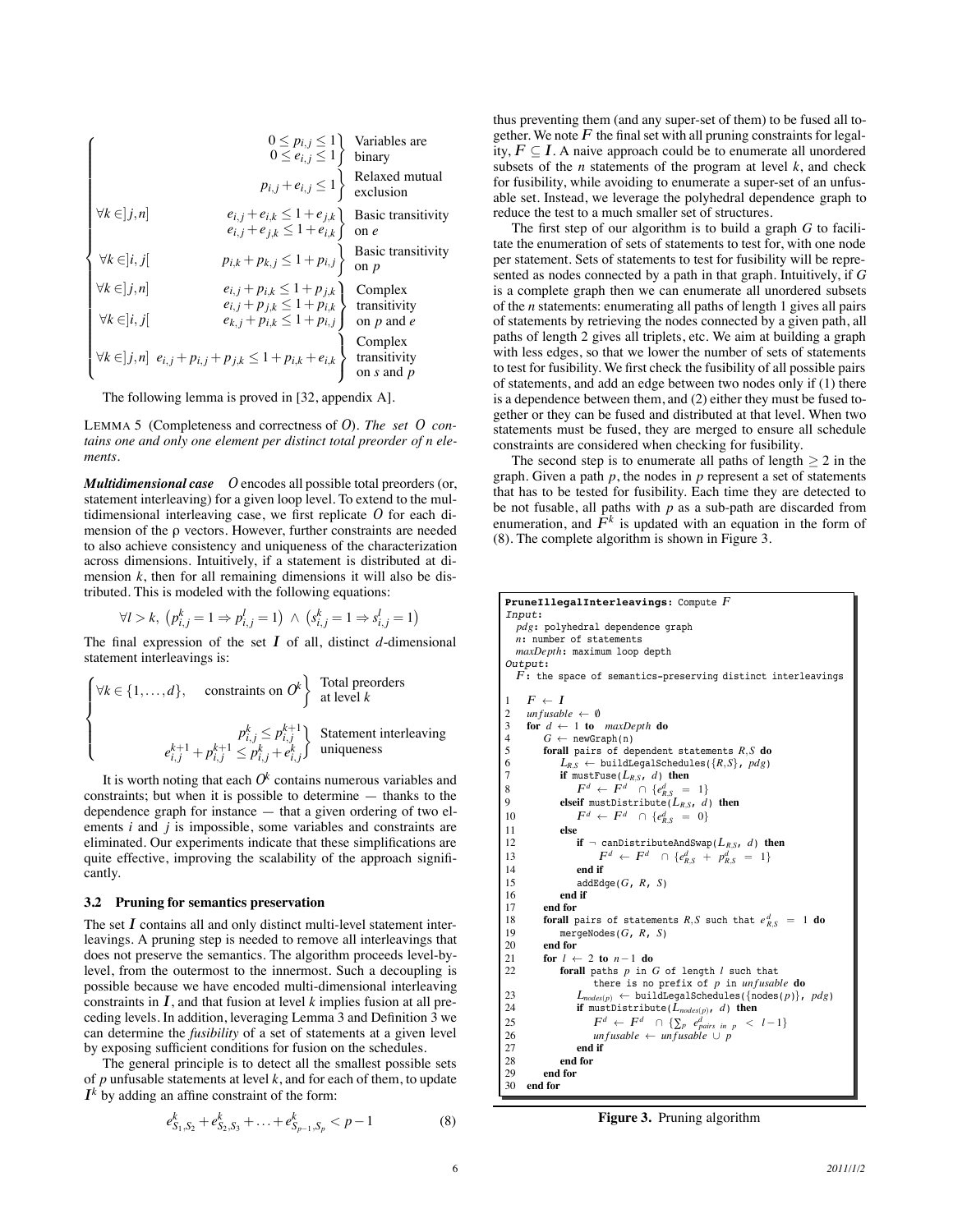Procedure buildLegalSchedules computes the space of legal schedules  $L$  according to Lemma 3, for the set of statements given in argument. Procedure mustDistribute tests for the emptiness of L when augmented with fusion conditions from Definition 3 up to level *d*. If there is no solution in the augmented set of constraints, then the statements cannot be fused at that level and hence must be distributed. Procedure mustFuse checks if it is legal to distribute the statements *R* and *S*. The check is performed by inserting a *splitter* at level *d*. This splitter is a constant onedimensional schedule at level *d*, to force the full distribution of statement instances at that level. If there is no solution in this set of constraints, then the statements cannot be distributed at that level and hence must be fused. Procedure canDistributeAndSwap tests if it is legal to distribute *R* and *S* at level *d* and to execute *S* before *R*. The latter is required to compute the legal values of the  $s_{RS}$ variables at that level. The check is performed in a similar fashion as with mustFuse, except the splitter is made to make *R* execute after *S*. Finally procedure mergeNodes modifies the graph edges after the merging of two nodes *R* and *S* such that: (1) if for *T* there was an edge  $e^{T \rightarrow R}$  and not  $e^{T \rightarrow S}$  or vice-versa,  $e^{T \rightarrow R}$  is deleted, and  $e_{ST} = 0$ , this is to remove triplets of trivially unfusable sets; (2) if there are 2 edges between  $\hat{T}$  and  $RS$ , one of them is deleted and its label is added to the remaining one existing label; (3) the label of the edge  $e^{R\rightarrow S}$  is added to all remaining edges to/from RS, and  $e^{R\rightarrow S}$  is deleted.

*Applications* The first motivation of building a separate search space of multidimensional statement interleavings is to decouple the selection of the interleaving from the selection of the transformation that enables this interleaving. One can then focus on building search heuristics for the fusion/distribution of statements only, and through the framework presented in this paper compute a schedule that respects this interleaving. Additional schedule properties such as parallelism and tilability can then be exploited without disturbing the outer level fusion scheme. We present in the following a complete technique to optimize programs based on iterative interleaving selection, leading to parallelized and tiled transformed programs. This technique is able to automatically adapt to the target framework, and successfully discovers the best performing fusion structure, whatever the specifics of the program, compiler and architecture.

Another motivation of building  $I$  is to enable the design of objective functions on fusion with the widest degree of applicability. For instance one can maximize fusion at outer level, by maximizing  $\sum_{i,j} e_{i,j}^1$  or similarly distribution by minimizing the same sum. One can also assign a weight to the coefficients  $e_{i,j}$  to favor fusion for statements carrying more reuse, for instance. This formulation allows to devise further pruning algorithms, offering to the optimization the most relevant choice of legal interleavings for a given target.

### **4. Optimizing for Locality and Parallelism**

The previous sections define a general framework for multi-level statement interleaving. We address now the problem of *specializing* this framework to provide a complete optimization algorithm that integrates tiling and parallelization, along with the possibility to iteratively select different interleavings.

The optimization algorithm proceeds recursively, from the outermost level to the innermost. At each level of the recursion, we *select* the associated schedule dimension by instantiating its values. Then, we build the set of semantics-preserving interleavings at that level, pick one and proceed to the next level until a full schedule is instantiated. We present in Section 4.1 additional conditions on the schedules to improve the performance of the generated transformation, by integrating parallelism and tilability as criteria. Then

we define in Section 4.2 a new fusibility criterion for a better performance impact, while restricting it to non-negative schedule coefficients. In Section 4.3, we show how to construct the set of legal interleaving without resorting on testing the set of legal schedules for sets larger than a pair of statements. Finally we present the complete optimization algorithm in Section 4.4.

#### **4.1 Additional constraints on the schedules**

Tiling (or blocking) is a crucial loop transformation for parallelism and locality. Bondhugula et al. developed a technique to compute an affine multidimensional schedule such that parallel loops are brought to the outer levels, and loops with dependences are pushed inside [6, 8]; at the same time, the number of dimensions that can be tiled are maximized. We extend and recast their technique into our framework.

*Legality of tiling* Tiling along a set of dimensions is legal if it is legal to proceed in fixed block sizes along those dimensions: this requires dependences not to be backward along those dimensions, thus avoiding a dependence path going out of and coming back into a tile; this makes it legal to execute the tile atomically. Irigoin and Triolet showed that a sufficient condition for a schedule O to be tilable  $[23]$ , given  $R$  the dependence cone for the program, is that

 $\Theta.R \geq \vec{0}$ 

In other words, this is equivalent to saying that all dependences must be weakly satisfied for each dimension  $\Theta_k$  of the schedule. Such a property for the schedule is also known as Forward Communication Only property [21]. Returning to Lemma 3, it is possible to add an extra condition such that the *p* first dimensions of the schedules are permutable, a sufficient condition for the *p* first dimensions to be tilable. This translates into the following additional constraint on schedules, to enforce permutability of schedule dimensions.

DEFINITION 6 (Permutability condition). *Given two statements R*,*S. Given the conditions for semantics-preservation as stated by Lemma 3. Their schedule dimensions are permutable up to dimension k if in addition:*

$$
\forall D_{R,S}, \forall p \in \{1,\ldots,k\}, \forall \langle \vec{x}_R, \vec{x}_S \rangle \in D_{R,S},
$$
  

$$
\Theta_p^S(\vec{x}_S) - \Theta_p^R(\vec{x}_R) \ge \delta_p^{D_{R,S}}
$$

To translate *k* into actual number of permutable *loops*, the *k* associated schedule dimensions must express non-constant schedules.

*Rectangular tiling* Selecting schedules such that each dimension is independent with respect to all others enables a more efficient tiling. Rectangular or close to rectangular blocks are achieved when possible, avoiding complex loop bounds which may arise in the case of arbitrarily shaped tiles. We resort to augmenting the constraints, level-by-level, with independence constraints. Hence, to compute schedule dimension *k*, we need *instantiate* first a schedule for all previous dimensions 1 to *k*−1. This comes from the fact that orthogonality constraints are not linear or convex and cannot be modeled as affine constraints directly. In its complete form, adding orthogonality constraints leads to a non-convex space, and ideally, all cases have to be tried and the best among those kept. When the number of statements is large, this leads to a combinatorial explosion. In such cases, we restrict ourselves to the sub-space of the orthogonal space where all the constraints are non-negative (that is, we restrict to have  $\theta_{i,j} \in \mathbb{N}$ ). By just considering a particular convex portion of the orthogonal sub-space, we discard solutions that usually involve loop reversals or combination of reversals with other transformations; however, we believe this does not make a strong difference in practice. For the rest of this paper, **we now assume**  $\theta_{i,j} \in \mathbb{N}$ .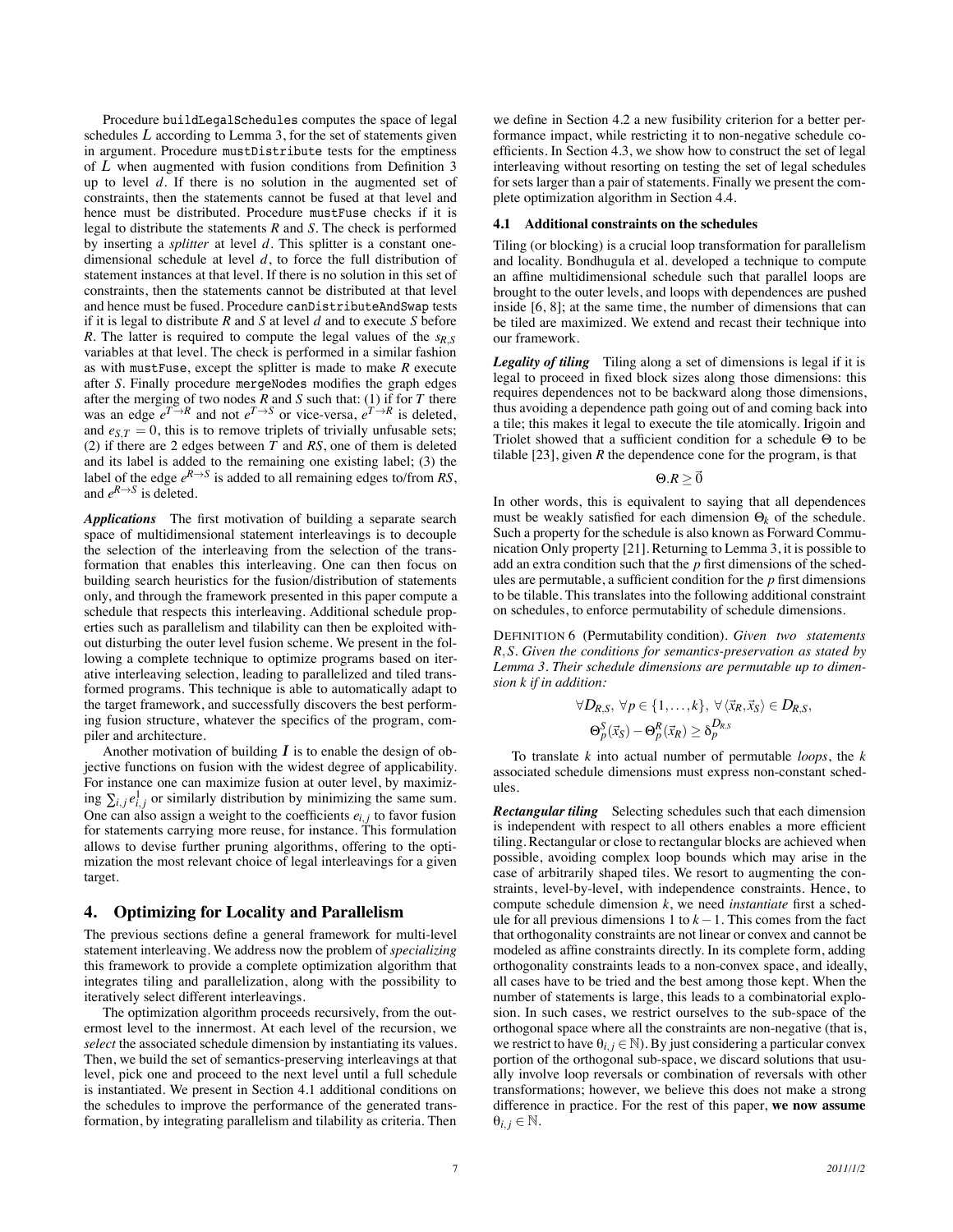*Inner permutable loops* If it is not possible to express permutable loops for the first level, Bondhugula proposed to split the statements into distinct blocks to increase the possibility to find outer permutable loops [8]. Since our technique already supports explicitly the selection of any semantics-preserving possibility to split statements into blocks via the statement interleaving, we propose instead to enable the construction of *inner* permutable loops, by choosing to maximize the number of dependences solved at the first levels until we (possibly) find permutable dimensions at the current level. Doing so increases the freedom for the schedule at inner dimensions when it is not possible to express permutable loops at the outer levels. Maximizing the number of dependences solved at a given level was introduced by Feautrier [18] and we use a similar form:

$$
S^i = \max \sum_{D_{R,S}} \delta_k^{D_{R,S}} \tag{9}
$$

This cost function replaces the permutability condition, when it is not possible to find a permutable schedule for a given dimension *k*.

*Dependence distance minimization* There are infinitely many schedules that may satisfy the permutability criterion from Definition 6 as well as (9). An approach that has proved to be simple, practical, and powerful has been to find those schedules that have the shortest dependence components along them [6]. For polyhedral code, the distance between dependent iterations can always be bounded by an affine function of the global parameters, represented as a  $p$ -dimensional vector  $\vec{n}$ .

$$
\mathbf{u}.\vec{n} + w \ge \Theta^S(\vec{x}_S) - \Theta^R(\vec{x}_R) \quad \langle \vec{x}_R, \vec{x}_S \rangle \in D_{R,S} \tag{10}
$$
\n
$$
\mathbf{u} \in \mathbb{N}^p, w \in \mathbb{N}
$$

In order to maximize data locality, one may include read-afterread dependences in the set of dependences <sup>D</sup>*R*,*<sup>S</sup>* considered in the bounding function (10). We showed in (2) that there always exists a parametric form  $-K.\vec{n} - K$  for the lower bound of the schedule latency. Reciprocally, **u** and *w* can always be selected large enough for  $\mathbf{u} \cdot \vec{n} + w$  to be an upper-bound on the schedule latency. So considering read-after-read dependences in the bounding function does not prevent from finding a legal schedule.

The permutability and bounding function constraints are recast through the affine form of the Farkas Lemma such that the only unknowns left are the coefficients of  $\Theta$  and those of the bounding function, namely **u**, *w*. Coordinates of the bounding function are then used as the minimization objective to obtain the unknown coefficients of O.

$$
\text{minimize}_{\prec} \left( \mathbf{u}, w, \ldots, \theta_{i,1}, \ldots \right) \tag{11}
$$

The resulting transformation is a complex composition of multidimensional loop fusion, distribution, interchange, skewing, shifting and peeling. Eventually multidimensional tiling is applied on all permutable bands, and resulting tiles can be executed in parallel or at worse with a pipeline-parallel schedule [8]. Tile sizes are computed such that data accessed by each tile roughly fits in the L1 cache.

#### **4.2 Fusability check**

We presented in Section 2.5 a generalized check for fusibility which guarantees at least one instance of the iteration domains are fused. But for fusion to have a stronger performance impact, a better criterion is preferred to guarantee that at most *x* instances are *not* finely interleaved. In general, computing the exact set of interleaved instances requires complex techniques. A typical example is schedules generating a non-unit stride in the supporting lattice of the transformed iteration domain. For such cases, computing the exact number of non-fused instances could be achieved using the Ehrhart quasi-polynomial of the intersection of the image of iteration domains by the schedules [10]. However, this refined precision is not required to determine if a schedule represents a potentially interesting fusion. We allow for a lack of precision to present an easily computable test for fusibility based on an *estimate* of the number of instances that are not finely interleaved.

For the sake of simplicity, we assume that loop bounds have been normalized such that  $\vec{0}$  is the first iteration of the domain. When considering non-negative coefficients, the lowest timestamp assigned by a schedule  $\Theta_k^R$  is simply  $\Theta_k^R(\vec{0})$ . One can recompute the corresponding timestamp by looking at the values of the coefficients attached to the parameters and the constant. Hence, the timestamp interval *c* between the two first scheduled instances by  $\Theta_k^R$  and  $\Theta_k^S$  is simply the difference of the (parametric) constant parts of the schedules. In addition, to avoid the case where  $\Theta_k^R$ and/or  $\Theta_k^S$  are (parametric) constant schedules, we force the linear part of the schedule to be non-null. This is formalized in Definition 7.

DEFINITION 7 (Fusability restricted to non-negative coefficients). *Given two statements*  $R$ *, S such that*  $R$  *is surrounded by*  $d^R$  *loops*, *and S by*  $d^S$  *loops. They are fusable at level p if,*  $\forall k \in \{1...p\}$ *, there exist two semantics-preserving schedules*  $\Theta_k^R$  *and*  $\Theta_k^S$  *such that:*

$$
(i) \quad -c < \Theta_k^R(\vec{0}) - \Theta_k^S(\vec{0}) < c
$$
\n
$$
(ii) \quad \sum_{i=1}^{d^R} \Theta_{k,i}^R > 0, \ \sum_{i=1}^{d^S} \Theta_{k,i}^S > 0
$$

The constant *c* is an indicator on the timestamp difference between the first scheduled instance of *R* and the first scheduled instance of *S*. By tuning the allowed size for this interval, one can range from full, aligned fusion  $(c = 0)$  to full distribution (with  $c$  greater than the schedule latency of *R* or *S*). Note that Definition 7 is independent from any composition of affine transformations that may be needed to enable the fusion of the statements. The schedules that implement the fusion (hence modeling also the fusion-enabling sequence of transformations) are simply solutions in the space of semantics-preserving non-negative schedules augmented with the fusibility constraints.

#### **4.3 Computation of the set of interleavings**

We have now restricted  $\theta_{i,j} \in \mathbb{N}$ . A consequence is the design of a *specialized* version of our generic algorithm to compute the set of semantics-preserving interleavings. This specialized version leverages new results on the transitivity of fusibility for the case of non-negative schedule coefficients, as shown below. Furthermore, it does not require computing with  $L$ , which significantly improves the overall complexity of the procedure.

Fusability is the capability to exhibit a semantics-preserving schedule such that some of the instances are fused, according to Definition 7. First let us remark that fusibility is not a transitive relation. As an illustration, consider the sequence of matrix-byvector products  $x = Ab$ ,  $y = Bx$ ,  $z = Cy$ . While it is possible to fuse them 2-by-2, it is not possible to fuse them all together. When considering fusing loops for  $x = Ab$ ,  $y = Bx$ , one has to permute loops in  $y = Bx$ . When considering fusing loops for  $y = Bx$ ,  $z = Cy$ , one has to keep loops in  $y = Bx$  as is. We now present a sufficient condition to determine the transitivity of fusibility, based on the existence of compatible pairwise permutations.

First we introduce a decomposition of *one-dimensional schedules* in two sub-parts, with the objective of isolating loop permutation from the other transformations embedded in the schedule. One can decompose a one-dimensional schedule  $\Theta_k^R$  with coefficients in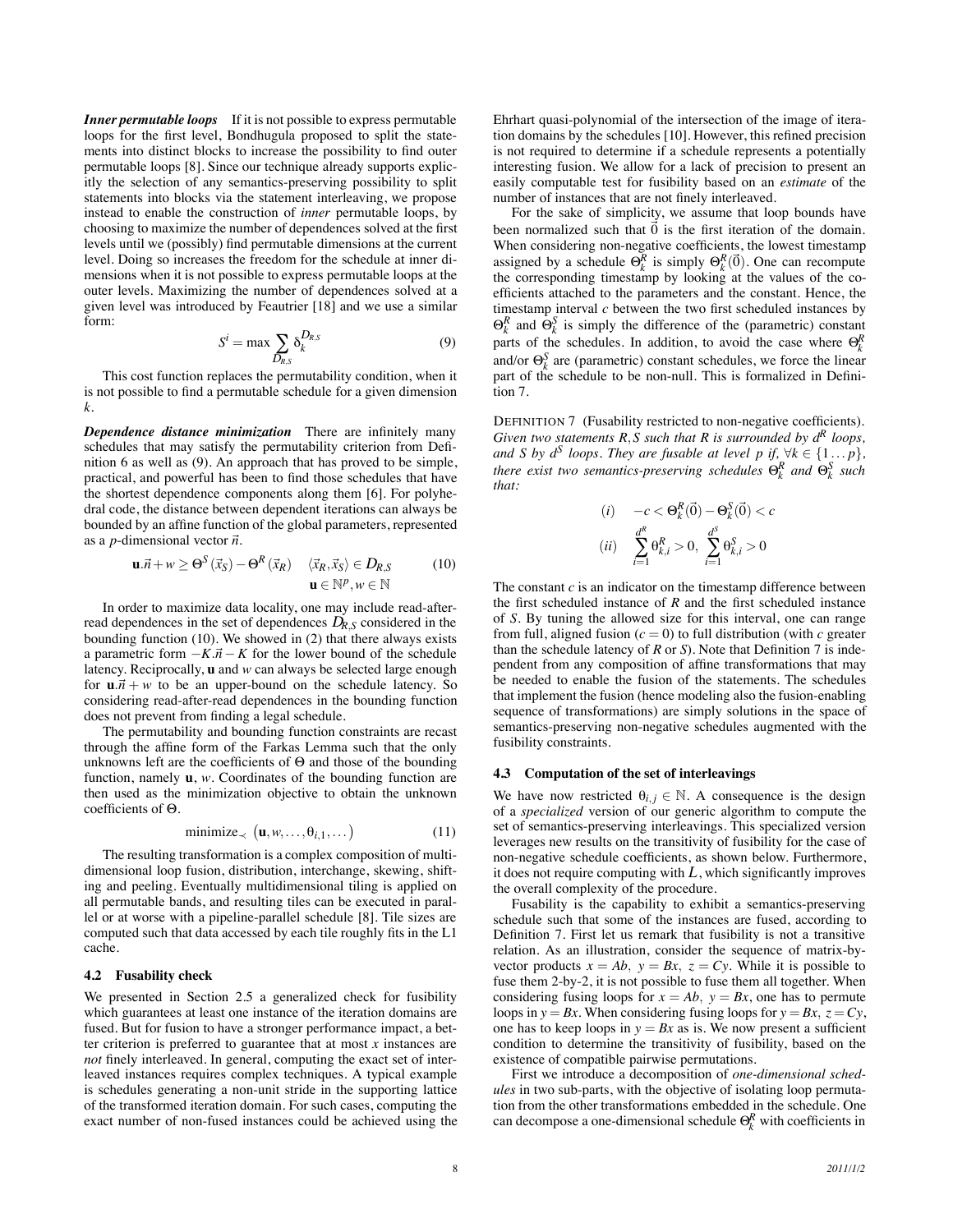N into two sub-schedules  $\mu^R$  and  $\lambda^R$  such that:

$$
\Theta_k^R = \mu^R + \lambda^R, \ \mu_i^R \in \mathbb{N}, \ \lambda_i^R \in \mathbb{N}
$$

without any loss of expressiveness. Such a decomposition is always possible because of the distributivity of the matrix multiplication over the matrix addition. For our purpose, we are interested in modeling one-dimensional schedules which are *not* constant schedules. This is relevant as we do not want to consider building a schedule for fusion that would translate only into statement interleaving. On the contrary we aim at building a schedule that performs the interleaving of statements *instances*, hence the linear part of the schedule must be non-null. For *R* surrounded by *d* loops, we enforce  $\mu$  to be a linear form of the *d* loop iterators:

$$
\mu^{R}(\vec{x}_{R}) = (\mu_{1}^{R} \quad \dots \quad \mu_{d}^{R} \quad \vec{0} \quad 0) \cdot (i_{1} \quad \dots \quad i_{d} \quad \vec{n} \quad 1)^{t}
$$

To model non-constant schedules, we add the additional constraint  $\sum_{i=1}^{d} \mu_i^R = 1$ . Note that by constraining  $\mu$  to have only one coefficient set to 1, this does not prevent to model any compositions of slowing or skewing: these would be embedded in the  $\lambda$  part of the schedule, as shown in the example below.

The  $\mu$  part of the schedule models different cases of loop permutations. For instance for statement *R* surrounded by 3 loops in the ThreeMatMat example,  $\mu^R$  can take only three values:

$$
\mu^{R}(\vec{x}_{R}) = \begin{pmatrix} 1 & 0 & 0 & 0 & 0 \end{pmatrix} \cdot \begin{pmatrix} i & j & k & N & 1 \end{pmatrix}^{t} = (i)
$$
  

$$
\mu^{R}(\vec{x}_{R}) = \begin{pmatrix} 0 & 1 & 0 & 0 & 0 \end{pmatrix} \cdot \begin{pmatrix} i & j & k & N & 1 \end{pmatrix}^{t} = (j)
$$
  

$$
\mu^{R}(\vec{x}_{R}) = \begin{pmatrix} 0 & 0 & 1 & 0 & 0 \end{pmatrix} \cdot \begin{pmatrix} i & j & k & N & 1 \end{pmatrix}^{t} = (k)
$$

while  $\lambda^R$  can take arbitrary values. For better illustration let us now build the decomposition of the schedule  $\Theta_k^R = (2 \cdot j + k + 2)$ .  $\Theta_k^R$  is the composition of a permutation, a non-unit skewing and a shifting, and can be decomposed as follows:

$$
\mu^{R} = \begin{pmatrix} 0 & 1 & 0 & 0 & 0 \end{pmatrix}
$$
  
\n
$$
\lambda^{R} = \begin{pmatrix} 0 & 1 & 1 & 0 & 2 \end{pmatrix}
$$
  
\n
$$
\Theta_{k}^{R}(\vec{x}_{R}) = (\mu^{R} + \lambda^{R})(\vec{x}_{R}) = (2 \cdot j + k + 2)
$$

One may note that another possible decomposition is  $\mu^R(\vec{x}_R) = (k)$ ,  $\lambda^R(\vec{x}_R) = (2j+2)$ . In general, when the schedule contains skewing it is possible to embed either of the skewing dimensions in the  $\mu$ part of the schedule. For the sake of coherency we add an extra convention for the decomposition:  $\mu$  matches the first non-null iterator coefficient of the schedule. Returning to the example,  $\mu^R(\vec{x}_R) = (j)$ ,  $h^R(\vec{x}_R) = (j + k + 2)$  is thus the only valid decomposition of  $\Theta_k^R$ .

Note that this decomposition prevents modeling of compositions of loop permutations in the  $\lambda$  part. For  $\lambda$  to represent a loop permutation,  $\lambda$  must have values in  $\mathbb{Z}$ , as shown in the following example:

$$
\mu^{R}(\vec{x}_{R}) = (1 \ 0 \ 0 \ 0 \ 0), (i \ j \ k \ N \ 1)^{t} = (i)
$$
  

$$
(\mu^{R} + \lambda)(\vec{x}_{R}) = (j) \Rightarrow \lambda = (-1 \ 1 \ 0 \ 0 \ 0)
$$

which is not possible as we have constrained  $\lambda_i \in \mathbb{N}$ . Hence, when considering arbitrary compositions of permutation, (parametric) shifting, skewing and peeling, the  $\mu + \lambda$  decomposition separates permutation (embedded in the  $\mu$  part of the schedule) from the other transformations (embedded in the  $\lambda$  part of the schedule). We now show it is possible to determine if a set of statements are fusable only by looking at the possible values for the  $\mu$  part of their schedules.

Considering three statements *R*,*S*,*T* that are fusable while preserving the semantics at level *k*. Then there exist  $\Theta_k^R = \mu^R + \frac{1}{\sqrt{R}}$  $\lambda^R$ ,  $\Theta_k^S = \mu^S + \lambda^S$ ,  $\Theta_k^T = \mu^T + \lambda^T$  leading to fusing those state-ments. Considering now the sub-problem of fusing only *R* and *S*, we build the set  $M_{R,S}$  of all possible values of  $\mu^R$ ,  $\mu^S$  for which there

exist a  $\lambda^R$ ,  $\lambda^S$  leading to fuse *R* and *S*. Obviously, the value of  $\mu^R$ ,  $\mu^S$ leading to fusing *R*, *S*, *T* are in  $M_{R,S}$ , and  $\mu^S, \mu^T$  are also in  $M_{S,T}$ . Similarly  $\mu^R$ ,  $\mu^T$  are in  $M_{R,T}$ . We derive a sufficient condition for fusibility based on pairwise loop permutations for fusion.

LEMMA 6 (Pairwise sufficient condition for fusibility). *Given three statements R*,*S*,*T such that they can be 2-by-2 fused and distributed. Given*  $M_{R,S}$  (resp.  $M_{R,T}$ , resp.  $M_{S,T}$ ) the set of possible *tuples µR*,*µS (resp. µR*,*µT , resp. µS*,*µT ) leading to fusing R and S (resp. R and T, resp. S and T ) such that the full program semantics is respected.*  $R, S, T$  *are fusable if there exists*  $\mu^{\hat{R}}, \mu^{\hat{S}}, \mu^T$  *such that:* 

$$
\mu^R, \mu^S \in M_{R,S}
$$
  

$$
\mu^R, \mu^T \in M_{R,T}
$$
  

$$
\mu^S, \mu^T \in M_{S,T}
$$

*Proof.* Given the schedule  $\Theta_k^R = \mu^R + \lambda^R \Theta_k^S = \mu^S + \lambda^S$  leading to fusing *R* and  $S$ ,  $\Theta_k^R = \mu^R + \lambda^R \Theta_k^T = \mu^T + \lambda^T$  leading to fusing *R* and *T*, and  $\Theta_k^{S} = \mu^S + \lambda^S, \Theta_k^T = \mu^T + \lambda^T$  leading to fusing *S* and *T*, such that they all preserve the full program semantics.

The schedule  $\Theta_k^{*R} = \mu^R + \lambda^R + \lambda^{'R}, \Theta_k^{*S} = \mu^S + \lambda^S + \lambda^{'R}$  is legal, as adding  $\lambda^{\prime R}$  consists in performing additional compositions of skewing and shifting, which cannot make the dependence vectors lexicographically negative. It cannot consist in performing a parametric shift (resulting in a loop distribution),  $\Theta_k^R$  is a schedule fusing *R* and *S* and  $\Theta_k^{\prime R}$  is a schedule fusing *R* and *T*. As  $\Theta_k^{*R}$  is a non-constant schedule, it leads to fusing *R* and *S*. Generalizing this reasoning we can exhibit the following semantics-preserving schedule leading to the fusion of *R*,*S*,*T*:

$$
\Theta_k^{*R} = \mu^R + \lambda^R + \lambda^{'R} + \lambda^{'S} + \lambda^{'S} + \lambda^T + \lambda^{'T}
$$

$$
\Theta_k^{*S} = \mu^S + \lambda^R + \lambda^{'R} + \lambda^S + \lambda^{'S} + \lambda^T + \lambda^{'T}
$$

$$
\Theta_k^{*T} = \mu^T + \lambda^R + \lambda^{'R} + \lambda^S + \lambda^{'S} + \lambda^T + \lambda^{'T}
$$

 $\sim$ 

As all statements are fused 2-by-2, they are fused all together. As the three statements can be distributed 2-by-2, there is no dependence cycle.

To stress the importance of Lemma 6, let us return to the Three-MatMat example. We can compute the pairwise permutations for fusion sets at the outermost level:

$$
M_{R,S} = \{ (i,i); (i,j); (i,k); (j,i); (j,j); (j,k); (k,i); (k,j); (k,k) \}
$$
  
\n
$$
M_{R,T} = \{ (i,i); (j,k) \}
$$
  
\n
$$
M_{S,T} = \{ (i,k); (j,j) \}
$$

These sets are computed by iteratively testing, against the set of constraints for semantics-preservation augmented with fusion and orthogonality constraints, for the existence of solutions with a nonnull value for each of the coefficients associated with the statement iterators *for only the two considered statements*. This is in contrast to the general algorithm which requires to consider the whole set of candidate statements for fusion. Here we can decide that *R*,*S*,*T* are fusable, as the solution  $\mu^R = j$ ,  $\mu^S = i$ ,  $\mu^T = k$  respects the conditions from Lemma 6. This solution is presented in Figure 2(a).

To improve further the tractability, we rely on two more standard properties on fusion. Given two statements *R* and *S*:

- 1. if *R* and *S* are not fusable, then any statement on which *R* transitively depends on is not fusable with *S* and any statement transitively depending on *S*;
- 2. reciprocally, if *R* and *S* must be fused, then any statement depending on *R* and on which *S* depends must also be fused with *R* and *S*.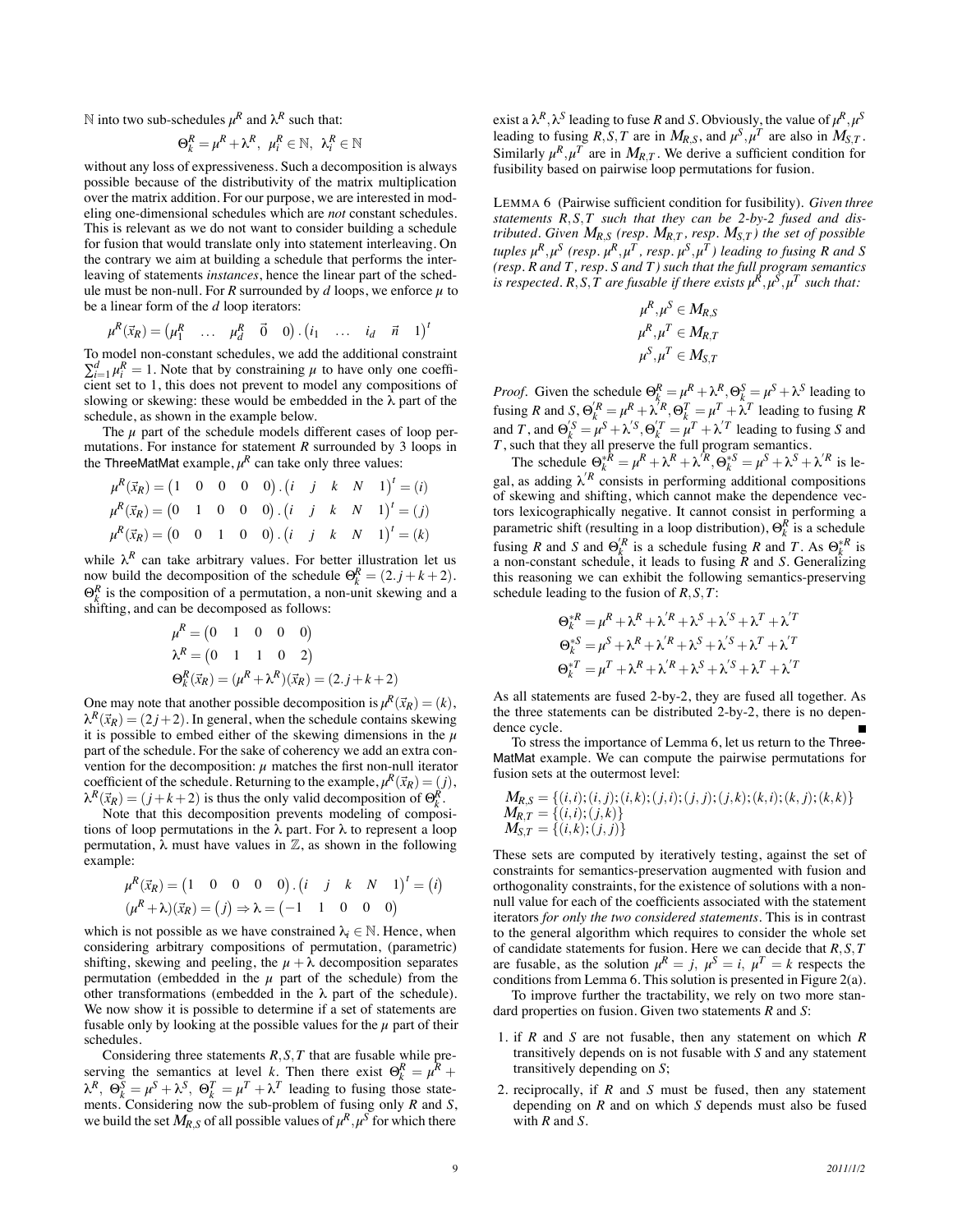These properties cut the number of tested sequences dramatically, in particular, in highly constrained programs such as loop-intensive kernels. They are used at each step of the optimization algorithm.

#### **4.4 Optimization algorithm**

We now present our optimization algorithm. The algorithm explores possible interleavings of dimension *maxExploreDepth*, and generates a collection of program schedules, each of them being a candidate for the optimization. We use iterative compilation to select the best performing one. For each candidate program schedule we generate back a syntactic C code, compile it and run it on the target machine.

The structure and principle of the optimization algorithm, shown in Figure 4, matches that of the pruning algorithm of Figure 3, as it also aims at computing a set of feasible interleavings at a given level. It is in essence a *specialization* of the pruning algorithm for our optimization problem instance. To decide the fusibility of a set of statements, we put the problem in a form matching the applicability conditions of Lemma 6. We merge nodes that must be 2-by-2 fused to guarantee that we are checking for the strictest set of program-wise valid  $\mu$  values when considering fusibility.



**Figure 4.** Optimization Algorithm

Procedure buildLegalOptimizedSchedules computes, for a given pair of statements  $R$ ,  $S$ , the set  $T_{R,S}$  of semantics-preserving non-negative schedules augmented with permutability and orthogonality constraints as defined in the previous Section, given the previously computed rows of O. Procedures mustDistribute, mustFuse, mergeNodes operate in a similar fashion as in the general case. Procedure computeLegalPermutationsAtLevel computes  $M_{R,S}$  the set of all valid permutations  $\mu^R, \mu^S$  leading to fusion. To check if a given permutation  $\mu^R$ ,  $\mu^S$  is valid and leading for fusion at level *d*, the set of constraints is tested for the existence of a solution where the schedule coefficients of row *d* corresponding to  $\mu^R$  and  $\mu^S$  is not 0. This is sufficient to determine the existence of the associated  $\lambda$  part. Procedure existCompatiblePermutation collects the sets  $\overline{M}$  of the pairs of statements connected by the path  $p$ , and tests for the existence of  $\mu$  values according to Lemma 6. If there is no compatible permutation, then an additional constraint is added to  $F<sup>d</sup>$  such that it is not possible to fuse the statements in  $p$  all together. The constraint sets that the  $e_{i,j}$  variables, for all pairs *i*, *j* in the path *p*, cannot be set to 1 all together. Procedure embedInterleaving instantiate a schedule row  $\Theta_{2d}$  that implements the interleaving  $i$ , using only the scalar coefficients of the schedule. Procedure computeOptimizedSchedule instantiates a schedule row  $\Theta_{2d+1}$  at the current interleaving dimension *d*, for all statements. The interleaving is given by *i*, and individually for each group of statements to be fused under a common loop, a schedule is computed to maximize fusion and to enforce permutability if possible. To select the coefficient values we resort to the objective function (11). Finally, procedure finalizeOptimizedSchedule computes the possibly remaining schedule dimensions, when *maxE ploreDepth* is lower than the maximum program loop depth. Note that in this case, maximal fusion is used to select the interleaving, hence we do not need to build a set of interleavings for the remaining depths.

In practice this algorithm proved to be very fast, and for instance computing the set  $F<sup>1</sup>$  of all semantics-preserving interleavings at the first dimension takes less than 0.5 second for the benchmark ludcmp, pruning  $I^1$  from about  $10^{12}$  structures to 8, on an initial space with 182 binary variables to model all total preorders. Subsequently traversing  $F<sup>1</sup>$  and computing a valid transformation for all interleavings takes an additional 2.1 second.

## **5. Experimental Results**

Studies performed on the performance impact of selecting schedules at various levels highlighted the higher impact of carefully selecting outer loops [32, 33]. The selection of the statement interleaving at the outermost level captures the most significant difference in terms of locality and communication. We can limit the recursive traversal of interleavings to the outer level only, while obtaining significant performance improvement and a wide range of transformed codes. Nevertheless, when the number of candidates in  $F<sup>1</sup>$  is very small, typically because of several loop-dependent dependences at the outer level, it is relevant to build  $F<sup>2</sup>$  and further. Note that in the experiments presented in this paper we traverse exhaustively only  $F<sup>1</sup>$ .

**Search space statistics** Several  $e_{i,j}$  and  $p_{i,j}$  variables are set during the pruning of  $O$ , so several consistency constraints are made useless and are not built, significantly helping to reduce the size of the space to build. Table 1 illustrates this by highlighting, for our benchmarks considered, the properties of the polytope  $O$  in terms of the number of dimensions (#dim), constraints (#cst) and points (#points) when compared to  $F<sup>1</sup>$ , the polytope of possible interleavings *for the first dimension only*. For each benchmark, we list #loops the number of loops, #stmts the number of statements, #refs the number of array references, as well as the time to build all candidate interleavings from the input source code (that is, in-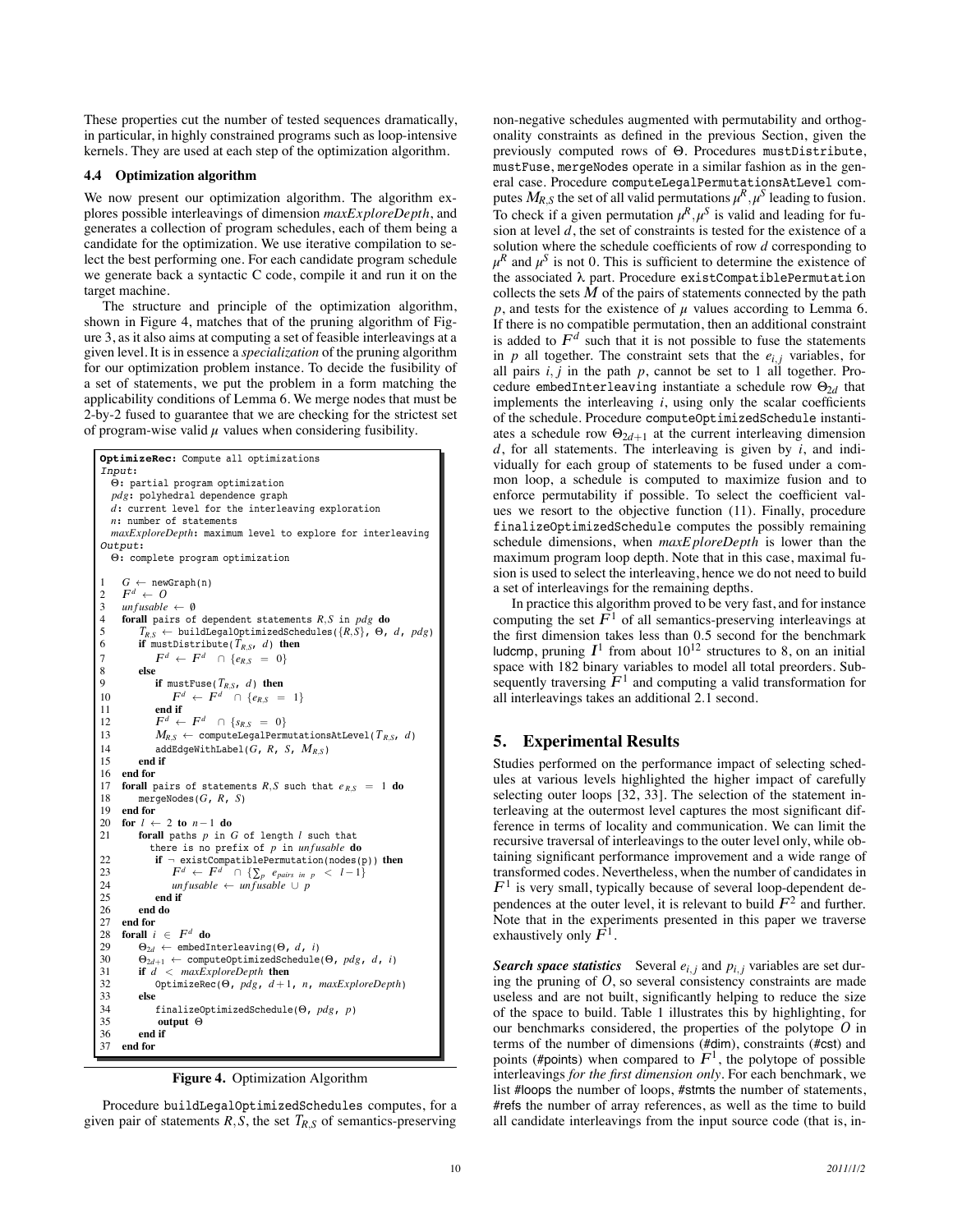|           |                       |        |       |                  |      |                   | $_{\rm Fl}$ |          |         |                    |                      |                     |                          |
|-----------|-----------------------|--------|-------|------------------|------|-------------------|-------------|----------|---------|--------------------|----------------------|---------------------|--------------------------|
| Benchmark | $#$ loops             | #stmts | #refs | #dim             | #cst | #points           | #dim        | #cst     | #points | Time               | Pb. Size             | perf-Intel          | perf-AMD                 |
| advect3d  | 1 າ<br>$\overline{1}$ |        | ے د   | Δ<br>- ⊥         | 58   |                   |             | 43       | 26      | $\overline{0.8}2s$ | 300x300x300          | $\sqrt{.47} \times$ | $5.19\times$             |
| atax      |                       |        | ıυ    | $\bigcap$<br>- 2 | 58   | 75                |             | 25       | 16      | 0.06s              | 8000x8000            | $3.66\times$        | $1.88\times$             |
| bicg      |                       |        | ю     | n<br>- 4         | 58   | 75                | 10          | 50<br>υŽ | 26      | 0.05s              | 8000x8000            | $.75\times$         | $.40\times$              |
| gemver    |                       |        | 19    | ◠<br>. 4         | 58   | 75                |             | 28       | 8       | 0.06s              | 8000x8000            | $.34\times$         | $\overline{1.33} \times$ |
| ludcmp    |                       | 14     | 35    | 182              | 3003 | $\approx 10^{12}$ | 40          | 443      | 8       | 0.54s              | 1000x1000            | .98 $\times$        | $1.45\times$             |
| doitgen   |                       |        |       |                  | 22   | 13                |             | 10       |         | 0.08s              | 50x50x50             | 15.35 $\times$      | $14.27\times$            |
| varcovar  |                       |        | 26    | 42               | 350  | 47293             | າາ<br>∠∠    | 93       | 96      | 0.09s              | $\frac{1000x}{1000}$ | $.24\times$         | $14.83\times$            |
| correl    |                       |        | - ⊥   | 30               | 215  | 4683              | n.<br>4     | 162      | 176     | 0.09s              | 1000x1000            | $3.00\times$        | $3.44\times$             |

**Table 1.** Search space statistics and performance improvement

cluding all analysis) on an Intel Xeon 2.4*GHz*. We also report the dataset size we used for the benchmarks (Pb. Size).

*Performance evaluation* The automatic optimization and parallelization approach has been implemented in POCC, the *Polyhedral Compiler Collection*, a complete source-to-source polyhedral compiler based on available free software for polyhedral compilation.<sup>3</sup> The time to compute the space, select a candidate and compute a full transformation is negligible with respect to the compilation and execution time of the tested versions. In our experiments, the full process takes a few seconds for the smaller benchmarks, and up to about 2 minutes for correl on an Intel Xeon processor.

Extensive performance characterization is beyond the scope of this paper. The reader is referred to other publications [32, 34] for a more comprehensive analysis of the performance issues that are successfully addressed by our iterative framework on various highend multi-core architectures. Nevertheless, to illustrate the benefit of our approach, we report in Table 1 the performance improvement obtained by our iterative process. We used Intel ICC 11.0 with options -fast -parallel -openmp as the baseline on the original code, and also to compile all our optimized programs. We report the performance improvement achieved over ICC with automatic parallelization enabled on the original code, under the column perf-Intel for a 4-socket Intel hex-core Xeon E7450 (Dunnington), running at 2.4*GHz* with 64*GB* of memory (24 cores, 24 hardware threads), and perf-AMD for a 4-socket AMD quad-core Opteron 8380 (Shanghai) running at 2.50*GHz* (16 cores, 16 hardware threads) with 64*GB* of memory.

Beyond absolute performance improvement, another motivating factor for iterative selection of fusion structures is performance portability. Because of significant differences in design, in particular in SIMD units' performance and cache behavior, a transformation has to be tuned for a specific machine. This leads to a significant variation in performance across tested frameworks. To illustrate this, we show in Figure 5 the relative performance normalized with respect to icc-par for gemver, for the Xeon and Opteron. The version index is plotted on the *x* axis; 1 represents maximal fusion while 8 corresponds to maximal distribution. For the Xeon, the best found version performs 10% better than the best fusion configuration for the Opteron. Optimizing for the Opteron, the best version performs 20% better than the best fusion structure for the Xeon.

Tuning the trade-off between fusion and distribution is a relevant approach to drive a complete high-level optimization framework. The main motivation is the difficulty to design a portable heuristic to select the best interleaving, as the best fusion structure is machine-dependent and even depends on the back-end compiler used. Also, as shown in Figure 2, the interleaving selection can dramatically impact the transformations required to implement the interleaving (e.g., loop interchange) and subsequently drives the optimization process.



**Figure 5.** Performance variability for gemver

Our technique is able to automatically adapt to the target framework, and thanks to empirical search successfully discovers the best fusion structure, whatever the specifics of the program, compiler and architecture.

#### **6. Related Work**

Traditional approaches to loop fusion [25, 29, 40] are limited in their ability to handle compositions of loop transformations. This is mainly due to the lack of a powerful representation for dependences and transformations. Hence, non-polyhedral approaches typically study fusion in isolation from other transformations. Megiddo and Sarkar [30] presented a solution to the problem of loop fusion in parallel programs that performs fusion while preserving the parallelism in the input program. We believe that several interesting solutions are not obtained when fusion is decoupled from parallelization in those frameworks where legal fusion choices are left out of the framework. Darte et al. [13, 14] studied the combination of loop shifting and fusion for parallelization. In contrast to all of these works, the search space explored in this paper includes fusion in the presence of all polyhedral transformations.

Heuristics for loop fusion and tiling have been proposed in loopnest optimizers [26, 35, 45, 48]. Those heuristics have also been revisited in the context of new architectures with non-uniform memory hierarchies and heterogeneous computing resources [37]. The polyhedral model is complementary to these efforts, opening many more opportunities for optimization in loop nest optimizers and parallelizing compilers. Note that the polyhedral model is currently being integrated into production compilers, including  $GCC<sup>4</sup>$ , IBM XL and LLVM/Polly.

A heuristic that integrates loop fusion and tiling in the polyhedral model that subsumes a number of transformations such as interchange, skewing and loop shifting was presented in Bondhugula et al. [6, 8]. Their work builds complex sequences of transformations that enable communication-minimal tiling of im-

<sup>3</sup> PoCC is available at http://pocc.sourceforge.net

<sup>4</sup> Graphite framework: http://gcc.gnu.org/wiki/Graphite.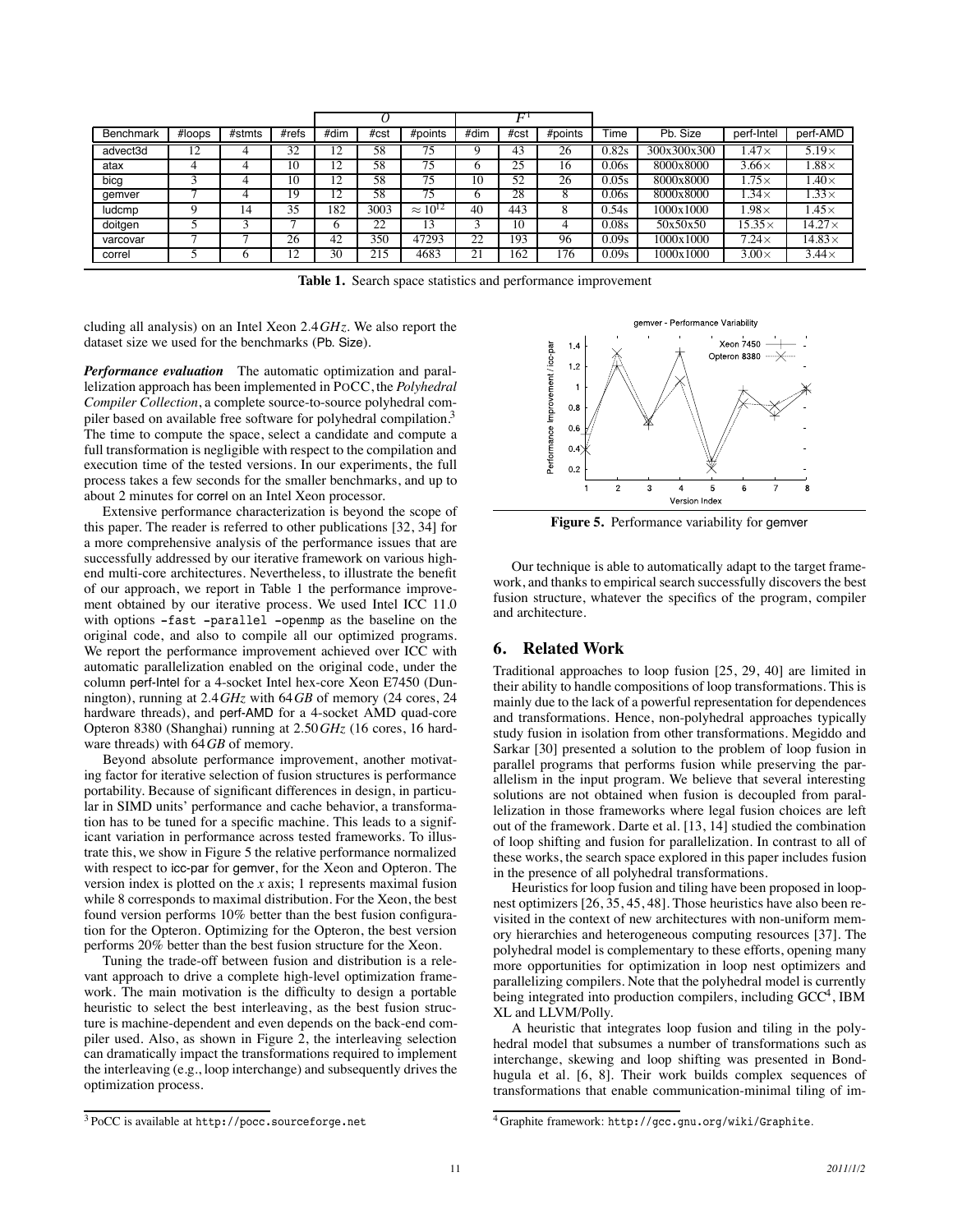perfectly nested loops that generalizes the prior work on tiling perfectly-nested loops [21, 23, 36, 49] and is helpful in identifying parallelism-locality trade-offs. Bondhugula et al. [7] refined their static cost model for fusion by incorporating utilization of hardware prefetch stream buffers, loss of parallelism, and constraints imposed by privatization and code expansion. However, these techniques do not model a closed space of all and only distinct fusion structures, instead they operate on the entire space of valid fusion structures and select a specific one that minimizes a static cost function.

Across a broad range of machine architectures and compiler transformations, iterative compilation has proven to be effective in deriving significant performance benefits [1, 5, 19, 31, 33, 35, 37, 42, 46]. Nevertheless, none of iterative compilation approaches achieved the expressiveness and the ability to apply complex sequences of transformations presented in this paper, while focusing the search only on semantics-preserving transformation candidates.

Several powerful semi-automatic frameworks based on the polyhedral model [9, 11, 20, 24, 43] have been proposed; these frameworks are able to capture fusion structures, but do not construct profitable parallelization and tiling strategies using a modelbased heuristic.

R-Stream is a source-to-source, auto-parallelizing compiler developed by Reservoir Labs, Inc. R-Stream is based on the polyhedral model and targets modern heterogeneous multi-core architectures, including multiprocessors with caches, systems with accelerators, and distributed memory architectures that require explicit memory management and data movement [28]. The affine scheduler in R-Stream builds on contributions from Feautrier [18], Megiddo and Sarkar [30] and Bondhugula et al. [8]. It introduced the concept of affine fusion to enable a single formulation for the joint optimization of cost functions representing tradeoffs between amount of parallelism and amount of locality at various depths in the loop nest hierarchy. Scheduling algorithms in R-Stream search an optimization space that is either constructed on a depth-bydepth basis as solutions are found or based on the convex space of all legal multi-dimensional schedules as had been illustrated by Vasilache [44]. R-Stream allows direct optimization of the tradeoff function using Integer Linear Programming (ILP) solvers as well as iterative exploration of the search space. Redundant solutions in the search space are implicitly pruned out by the combined tradeoff function as they exhibit the same overall cost. In practice, a solution to the optimization problem represents a whole class of equivalent scheduling functions with the same cost.

### **7. Conclusions**

The selection of a profitable composition of loop transformations is a hard combinatorial problem. We proposed a complete, nonredundant characterization of multidimensional affine transformations as a convex space. We then pruned this polyhedron, focusing on multidimensional statement interleavings corresponding to a generalized combination of loop fusion, loop distribution and code motion. We proposed a practical optimization algorithm to explore the pruned polyhedron, while heuristically building a profitable, semantics-preserving, affine enabling transformation. This algorithm was applied to relevant benchmarks, demonstrating good scalability and strong performance improvements over state-of-theart multi-core architectures and parallelizing compilers.

*Acknowledgments* We are grateful to Paul Feautrier for providing the foundations for multidimensional affine scheduling, and the simplification of Vasilache's original convex formulation of all semantics-preserving schedules that we presented in this paper.

This work was supported in part by the U.S. Defense Advanced Research Projects Agency through AFRL Contract FA8650-09C-7915, the U.S. National Science Foundation through awards 0541409, 0811457, 0811781, 0926687 and 0926688, by the U.S. Army through contract W911NF-10-1-0004, and by the European Commission through the FP7 project TERAFLUX id. 249013.

## **References**

- [1] F. Agakov, E. Bonilla, J. Cavazos, B. Franke, G. Fursin, M. F. P. O'Boyle, J. Thomson, M. Toussaint, and C. K. I. Williams. Using machine learning to focus iterative optimization. In *Proc. of the Intl. Symposium on Code Generation and Optimization (CGO'06)*, pages 295–305, Washington, 2006.
- [2] D. Barthou, J.-F. Collard, and P. Feautrier. Fuzzy array dataflow analysis. *Journal of Parallel and Distributed Computing*, 40:210–226, 1997.
- [3] C. Bastoul. Code generation in the polyhedral model is easier than you think. In *IEEE Intl. Conf. on Parallel Architectures and Compilation Techniques (PACT'04)*, pages 7–16, Juan-les-Pins, France, Sept. 2004.
- [4] M.-W. Benabderrahmane, L.-N. Pouchet, A. Cohen, and C. Bastoul. The polyhedral model is more widely applicable than you think. In *Intl. Conf. on Compiler Construction (ETAPS CC'10)*, LNCS 6011, pages 283–303, Paphos, Cyprus, Mar. 2010.
- [5] F. Bodin, T. Kisuki, P. M. W. Knijnenburg, M. F. P. O'Boyle, and E. Rohou. Iterative compilation in a non-linear optimisation space. In *W. on Profile and Feedback Directed Compilation*, Paris, Oct. 1998.
- [6] U. Bondhugula, M. Baskaran, S. Krishnamoorthy, J. Ramanujam, A. Rountev, and P. Sadayappan. Automatic transformations for communication-minimized parallelization and locality optimization in the polyhedral model. In *International conference on Compiler Construction (ETAPS CC)*, Apr. 2008.
- [7] U. Bondhugula, O. Gunluk, S. Dash, and L. Renganarayanan. A model for fusion and code motion in an automatic parallelizing compiler. In *Proc. of the 19th Intl. conf. on Parallel Architectures and Compilation Techniques (PACT'10)*, pages 343–352, 2010.
- [8] U. Bondhugula, A. Hartono, J. Ramanujam, and P. Sadayappan. A practical automatic polyhedral program optimization system. In *ACM SIGPLAN Conference on Programming Language Design and Implementation*, June 2008.
- C. Chen, J. Chame, and M. Hall. CHiLL: A framework for composing high-level loop transformations. Technical Report 08-897, U. of Southern California, 2008.
- [10] P. Clauss. Counting solutions to linear and nonlinear constraints through ehrhart polynomials: applications to analyze and transform scientific programs. In *Proc. of the Intl. Conf. on Supercomputing*, pages 278–285. ACM, 1996.
- [11] A. Cohen, S. Girbal, D. Parello, M. Sigler, O. Temam, and N. Vasilache. Facilitating the search for compositions of program transformations. In *ACM International conference on Supercomputing*, pages 151–160, June 2005.
- [12] A. Darte. On the complexity of loop fusion. *Parallel Computing*, pages 149–157, 1999.
- [13] A. Darte and G. Huard. Loop shifting for loop parallelization. Technical Report RR2000-22, ENS Lyon, May 2000.
- [14] A. Darte, G.-A. Silber, and F. Vivien. Combining retiming and scheduling techniques for loop parallelization and loop tiling. *Parallel Proc. Letters*, 7(4):379–392, 1997.
- [15] P. Feautrier. Parametric integer programming. *RAIRO Recherche Op´erationnelle*, 22(3):243–268, 1988.
- [16] P. Feautrier. Dataflow analysis of scalar and array references. *Intl. J. of Parallel Programming*, 20(1):23–53, Feb. 1991.
- [17] P. Feautrier. Some efficient solutions to the affine scheduling problem, part I: one dimensional time. *Intl. J. of Parallel Programming*, 21(5):313–348, Oct. 1992.
- [18] P. Feautrier. Some efficient solutions to the affine scheduling problem, part II: multidimensional time. *Intl. J. of Parallel Programming*, 21(6):389–420, Dec. 1992.